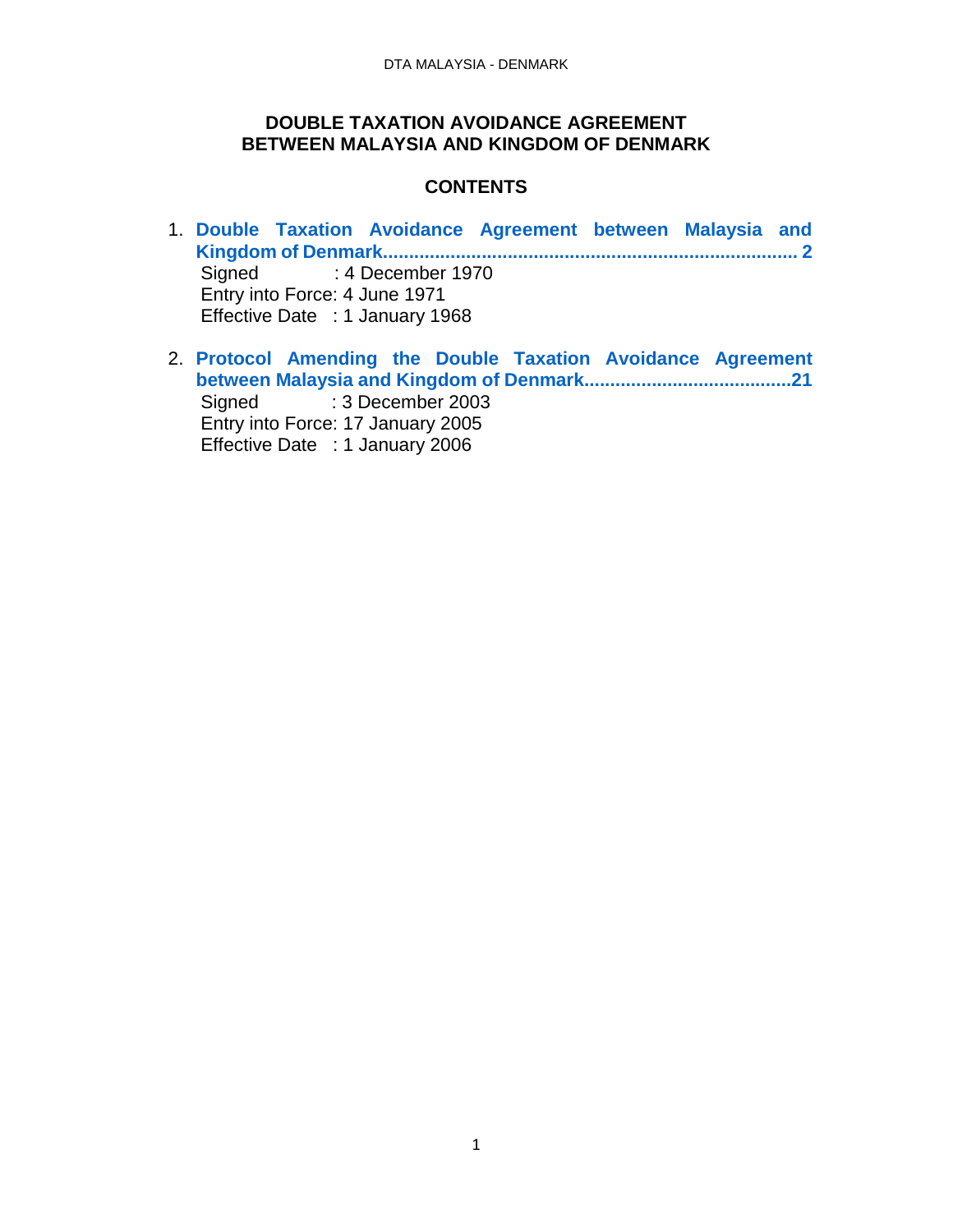<span id="page-1-0"></span>P.U. (A) 86/1971 Signed: 4 December 1970 Effective Date: 1 January 1968

#### **AGREEMENT BETWEEN THE GOVERNMENT OF MALAYSIA AND THE GOVERNMENT OF THE KINGDOM OF DENMARK FOR THE AVOIDANCE OF DOUBLE TAXATION AND THE PREVENTION OF FISCAL EVASION WITH RESPECT TO TAXES ON INCOME**

The Government of Malaysia and the Government of the Kingdom of Denmark,

Desiring to conclude an Agreement for the avoidance of double taxation and the prevention of fiscal evasion with respect to taxes on income,

Have agreed as follows:

#### **Article I**

This Agreement shall apply to persons who are residents of one or both of the Contracting States.

#### **Article II**

- 1. The taxes which are the subject of this Agreement are:
	- (a) in Malaysia—

the income tax, the supplementary income tax and the petroleum income tax

(hereinafter referred to as "Malaysian tax");

(b) in Denmark—

the national income taxes and the communal income taxes

(hereinafter referred to as "Danish tax").

2. This Agreement shall also apply to any other taxes of a substantially similar character to those referred to in the preceding paragraph imposed in either Contracting State after the signature of this Agreement.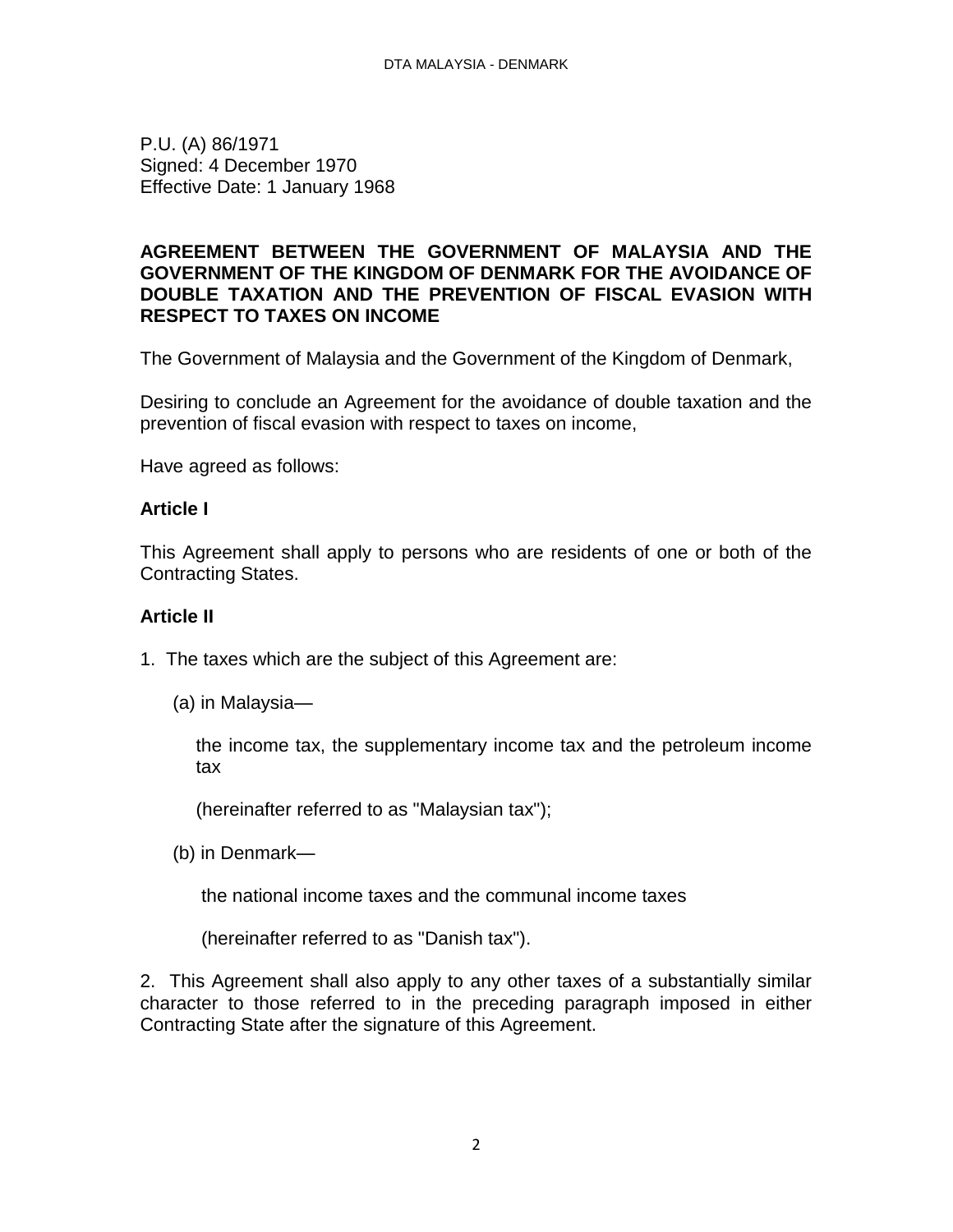## **Article III**

- 1. In this Agreement, unless the context otherwise requires:--
	- (a) the term "Malaysia" means the Federation of Malaysia, and includes any area adjacent to the territorial waters of Malaysia which in accordance with international law has been or may hereafter be designated under the laws of Malaysia concerning the Continental Shelf, as an area within which the rights of Malaysia with respect to the sea bed and sub-soil and their natural resources may be exercised.
	- (b) the term "Denmark" means the Kingdom of Denmark, including any area within which, under the laws of Denmark and in accordance with international law, the sovereign rights of Denmark with respect to the exploration and exploitation of the natural resources of the Continental Shelf may be exercised; the term does not include the Faroe Islands and Greenland;
	- (c) the terms "one of the Contracting States" and "the other Contracting State" mean Malaysia or Denmark, as the context requires;
	- (d) the term "tax" means Malaysian tax or Danish tax, as the context requires;
	- (e) the term "company" means anybody corporate or any entity which is treated as a body corporate for tax purposes;
	- (f) the term "person" includes an individual, a company and a body of persons, but does not include a partnership, and in the case of Malaysia, also includes a Hindu joint family and a corporation sole;
	- (g) the terms "enterprise of one of the Contracting States" and "enterprise of the other Contracting State" mean respectively an enterprise carried on by a resident of one of the Contracting States and an enterprise carried on by a resident of the other Contracting State;
	- (h) the term "competent authority" means, in the case of Malaysia, the Minister of Finance or his authorized representative; and in the case of Denmark, the Minister of Finance or his authorized representative.

2. In the application of this Agreement by one of the Contracting States, any term not otherwise defined shall, unless the context otherwise requires, have the meaning which it has under the laws of that Contracting State relating to the taxes which are the subject of this Agreement.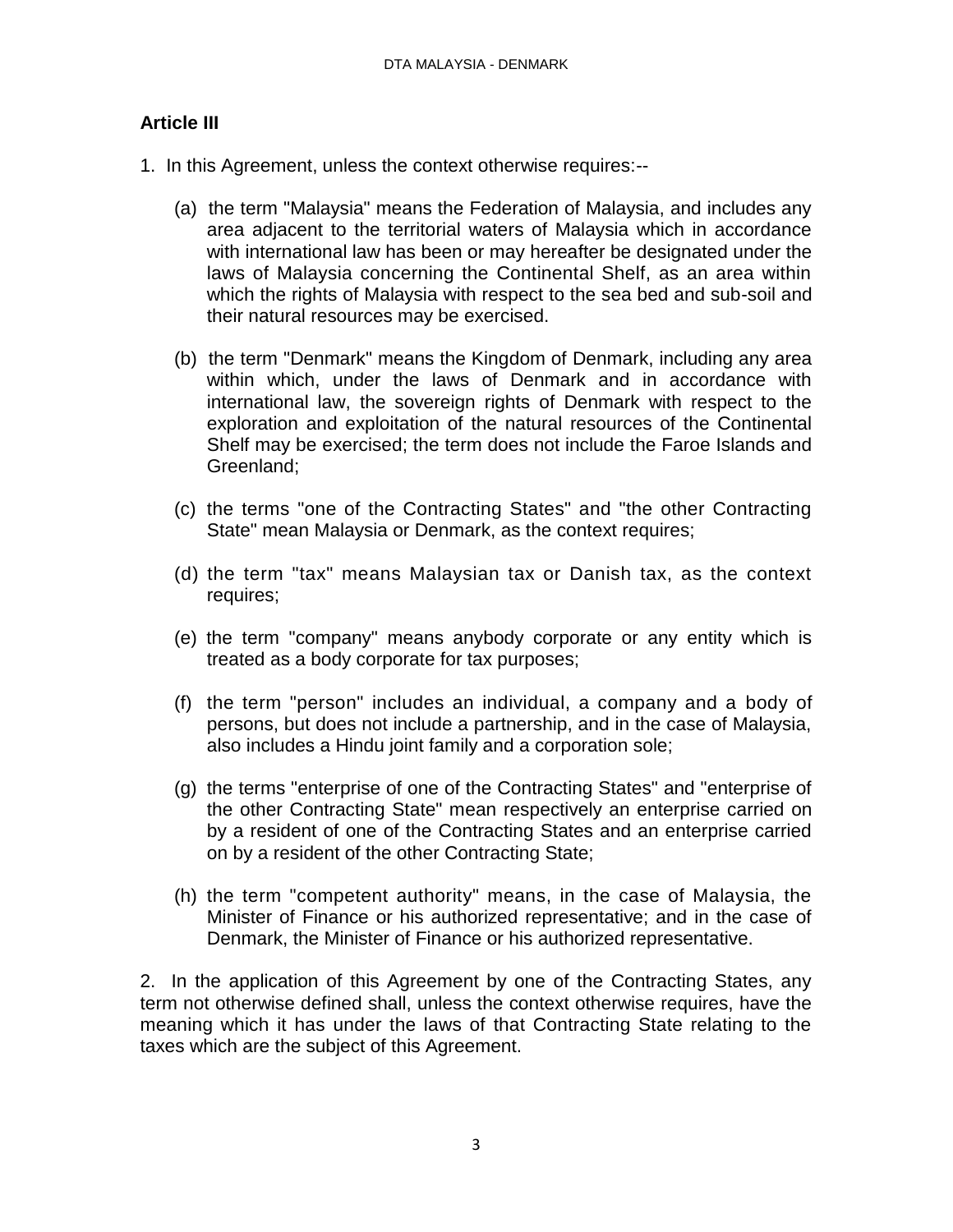## **Article IV**

1. In this Agreement, unless the context otherwise requires:

- (a) the term "resident of Malaysia" means
	- (i) an individual who is ordinarily resident in Malaysia, or
	- (ii) a person other than an individual who is resident in Malaysia, for the basis year for a year of assessment for the purposes of Malaysian tax;
- (b) the term "resident of Denmark" means any person who is resident in Denmark for the purposes of Danish tax.

2. Where by reason of the provisions of paragraph 1 of this Article an individual is a resident of both Contracting States, then his status shall be determined in accordance with the following rules:

- (a) he shall be deemed to be a resident of the Contracting State in which he has a permanent home available to him. If he has a permanent home available to him in both Contracting States, he shall be deemed to be a resident of the Contracting State with which his personal and economic relations are closest (centre of vital interests);
- (b) if the Contracting State in which he has his centre of vital interests cannot be determined, or if he has not a permanent home available to him in either Contracting State, he shall be deemed to be a resident of the Contracting State in which he has an habitual abode;
- (c) if he has an habitual abode in both Contracting States or in neither of them, he shall be deemed to be a resident of the Contracting State of which he is a citizen;
- (d) if he is a citizen of both Contracting States or of neither of them, the competent authorities of the Contracting States shall settle the question by mutual agreement.

3. Where by reason of the provisions of paragraph 1 of this article a person other than an individual is a resident of both Contracting States, then it shall be deemed to be a resident of the Contracting State in which its place of effective management is situated.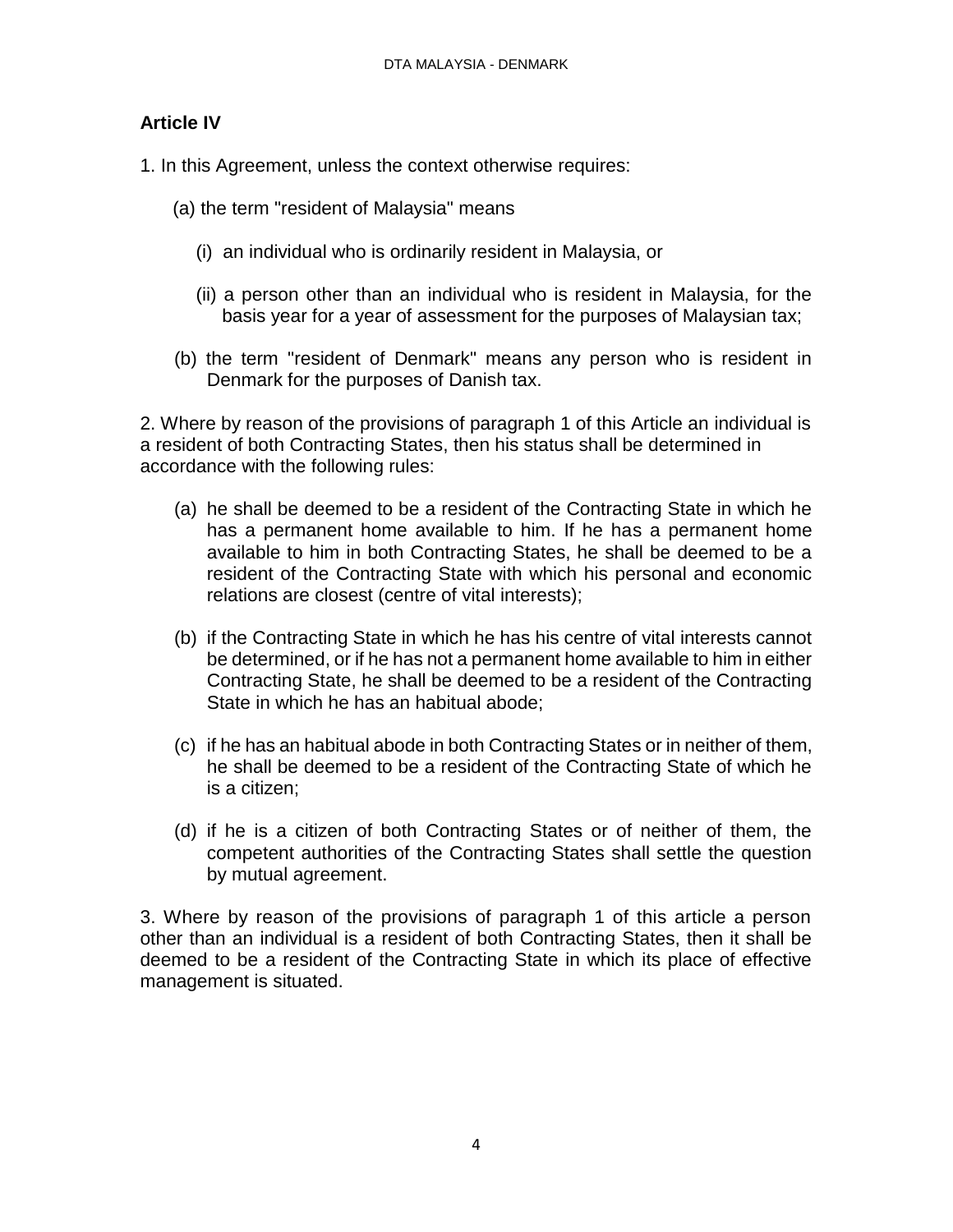# **Article V**

1. For the purposes of this Agreement, the term "permanent establishment" means a fixed place of business in which the business of an enterprise is wholly or partly carried on.

- 2. The term "permanent establishment" shall include especially:
	- (a) a place of management;
	- (b) a branch;
	- (c) an office;
	- (d) a factory;
	- (e) a workshop;
	- (f) a mine, oil well, quarry or other place of extraction of natural Res ources;
	- (g) a building site or construction or assembly project which exists for more than six months;
	- (h) a farm or plantation;
	- (i) a place of extraction of timber or forest produce.
- 3. The term "permanent establishment" shall not include:
	- (a) the use of facilities solely for the purpose of storage, display or delivery of goods or merchandise belonging to the enterprise;
	- (b) the maintenance of a stock of goods or merchandise belonging to the enterprise solely for the purpose of storage, display or delivery;
	- (c) the maintenance of a stock of goods or merchandise belonging to the enterprise solely for the purpose of processing by another enterprise;
	- (d) the maintenance of a fixed place of business solely for the purpose of purchasing goods or merchandise, or for collecting information, for the enterprise;
	- (e) the maintenance of a fixed place of business solely for the purpose of advertising, for the supply of information, for scientific research or for similar activities which have a preparatory or auxiliary character, for the enterprise.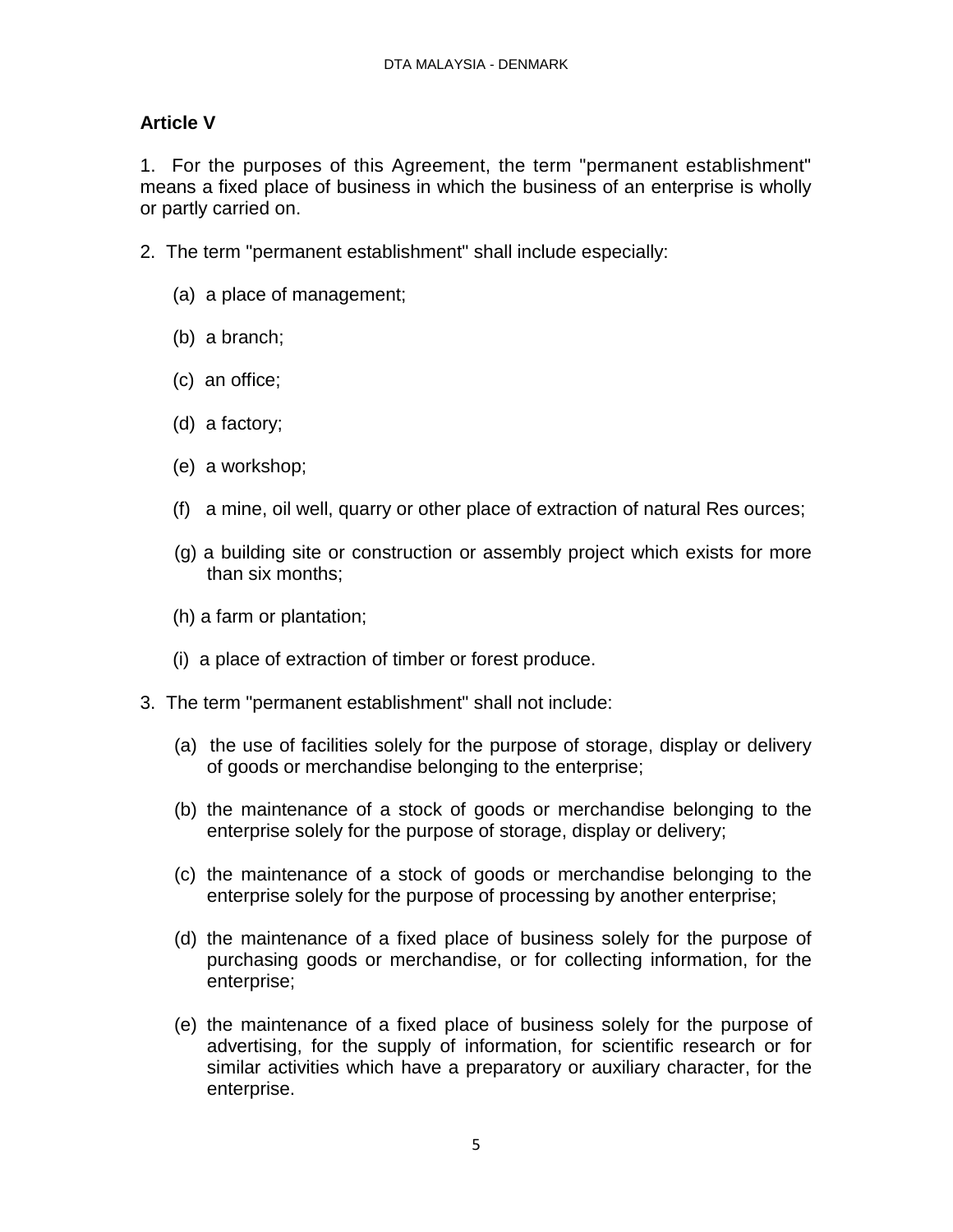4. An enterprise of one of the Contracting States shall be deemed to have a permanent establishment in the other Contracting State if:

- (a) it carries on supervisory activities in that other Contracting State for more than six months in connection with a construction or assembly project which is being undertaken in that other Contracting State;
- (b) it carries on a business which wholly or partly consists of providing the services of public entertainers of the kind referred to in paragraph 2 of article XV in that other Contracting State.

5. Subject to the provisions of paragraph 6 of this article, a person acting in one of the Contracting States on behalf of an enterprise of the other Contracting State, shall be deemed to be a permanent establishment in the first-mentioned Contracting State if:

- (a) he has, and habitually exercises in that first-mentioned Contracting State, an authority to conclude contracts in the name of the enterprise, unless his activities are limited to the purchase of goods or merchandise for the enterprise; or
- (b) he maintains in the first-mentioned Contracting State a stock of goods or merchandise belonging to the enterprise from which he regularly fills orders on behalf of the enterprise.

6. An enterprise of one of the Contracting States shall not be deemed to have a permanent establishment in the other Contracting State merely because it carries on business in that other Contracting State through a broker, general commission agent or any other agent of independent status acting in the ordinary course of his business.

7. The fact that a company which is a resident of one of the Contracting States controls or is controlled by a company which is a resident of the other Contracting State, or which carries on business in that other Contracting State (whether through a permanent establishment or otherwise), shall not of itself constitute either company a permanent establishment of the other.

## **Article VI**

1. Income from immovable property may be taxed in the Contracting State in which such property is situated.

2. The term "immovable property" shall be defined in accordance with the law of the Contracting State in which the property in question is situated. The term shall in any case include rights to variable or fixed payments as consideration for the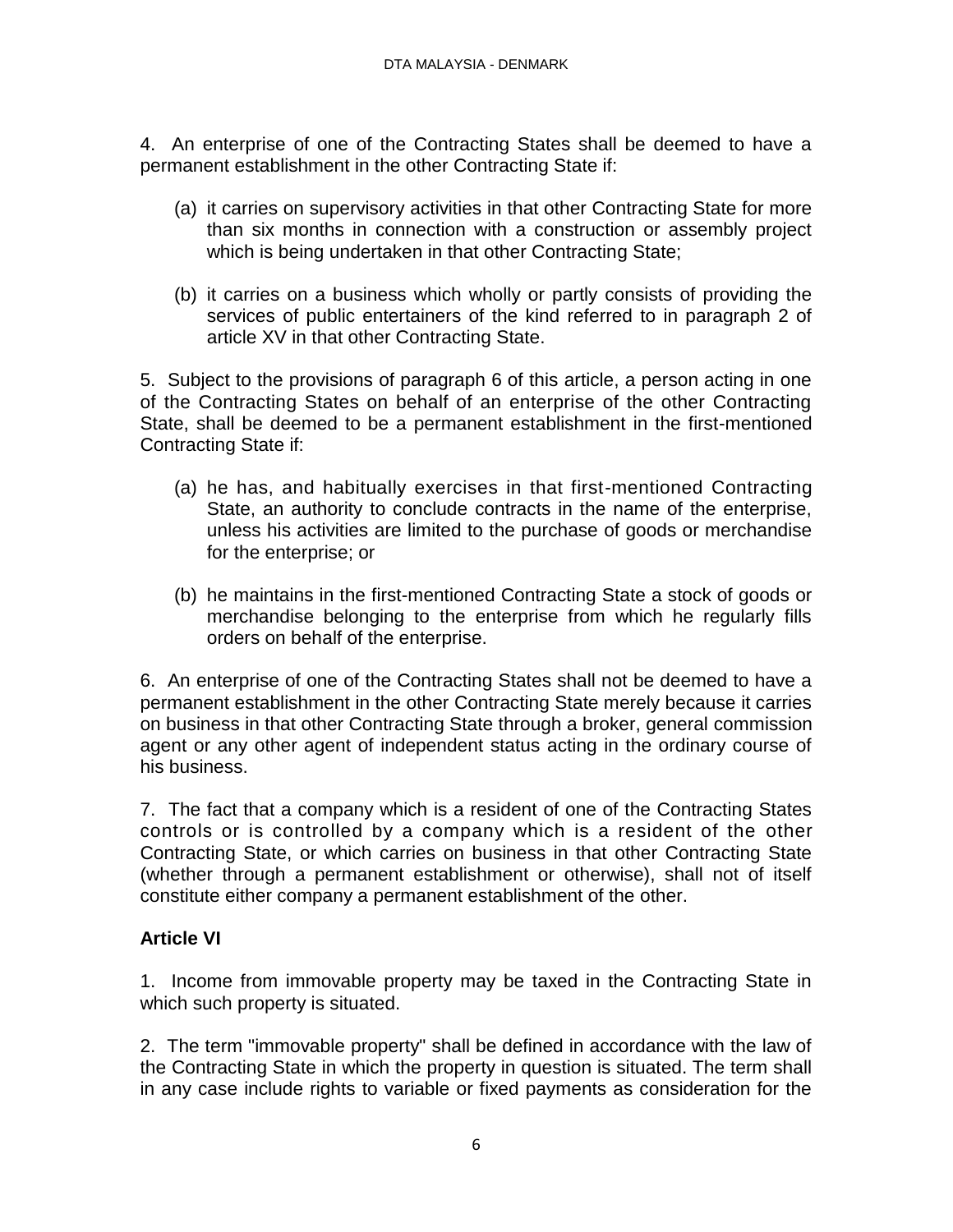working of, or the right to work, mineral deposits, oil wells, quarries and other natural resources or timber or forest produce. Ships, boats and aircraft shall not be regarded as immovable property.

3. The provisions of paragraph 1 of this article shall apply to income derived from the direct use, letting, or use in any other form of immovable property.

4. The provisions of paragraphs 1 and 3 of this article shall also apply to the income from immovable property of an enterprise.

# **Article VII**

1. The income of an enterprise of one of the Contracting States shall be taxable only in that Contracting State unless the enterprise carries on business in the other Contracting State through a permanent establishment situated therein. If the enterprise carries on business as aforesaid, tax may be imposed in that other Contracting State on the income of the enterprise which is attributable to that permanent establishment.

2. Where an enterprise of one of the Contracting States carries on business in the other Contracting State through a permanent establishment situated therein, there shall in each Contracting State be attributed to that permanent establishment the income which it might be expected to make if it were a distinct and separate enterprise engaged in the same or similar activities under the same or similar conditions and dealing wholly independently with the enterprise of which it is a permanent establishment.

3. In determining the income of a permanent establishment, there shall be allowed as deductions all expenses including executive and general administrative expenses, which would be deductible if the permanent establishment were an independent enterprise, in so far as they are reasonably allocable to the permanent establishment, whether incurred in the Contracting State in which the permanent establishment is situated or elsewhere.

4. No income shall be attributed to a permanent establishment by reason of the mere purchase and transportation by that permanent establishment of goods or merchandise for the enterprise.

5. Where any item of income is dealt with separately in another article of this Agreement, the provisions of that other article shall not be affected by the provisions of this article.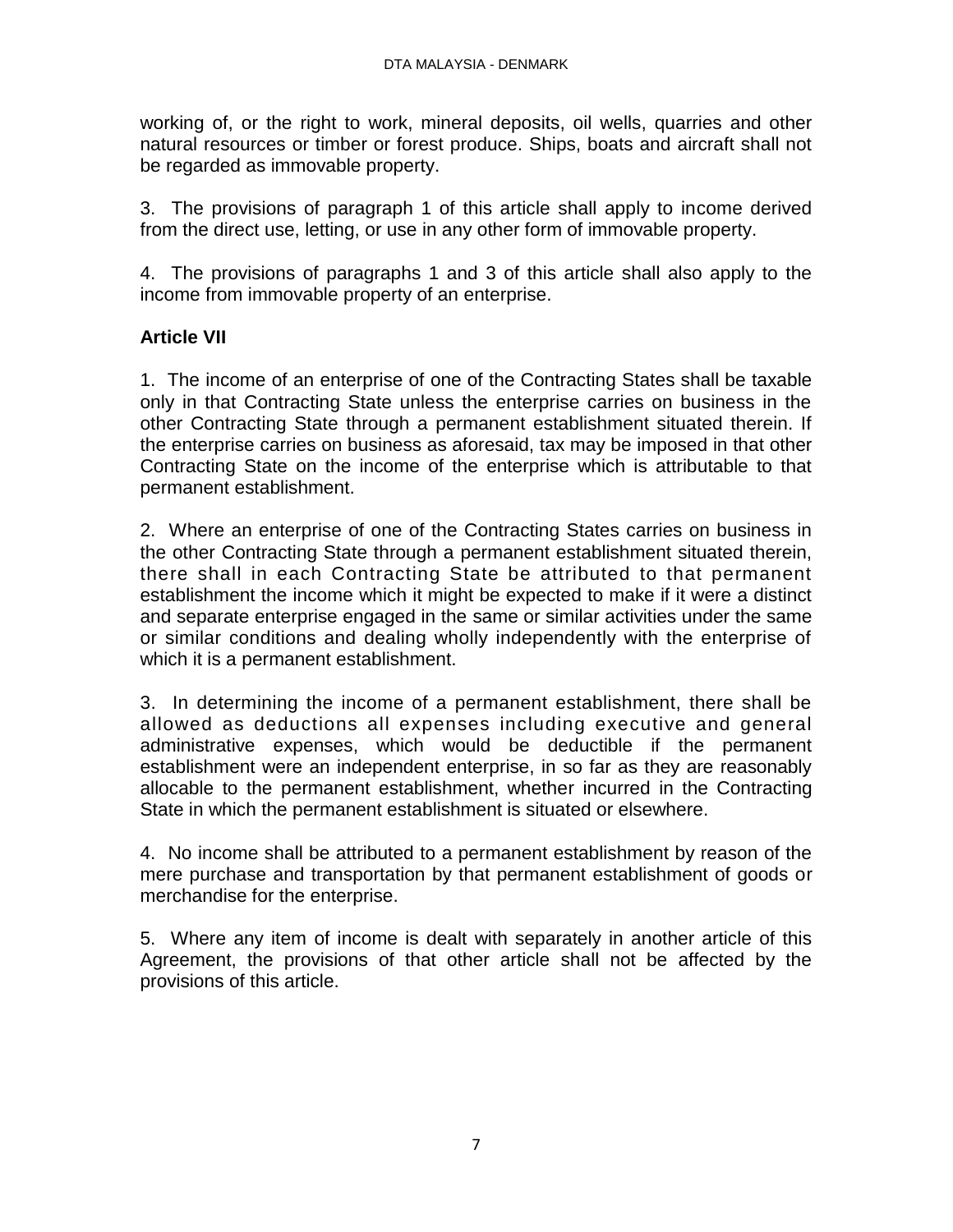# **Article VIII**

## **Where**

(a) an enterprise of one of the Contracting States participates directly or indirectly in the management, control or capital of an enterprise of the other Contracting State; or

(b) the same persons participate directly or indirectly in the management, control or capital of an enterprise of one of the Contracting States and of an enterprise of the other Contracting State;

and in either case, conditions are made or imposed between the two enterprises, in their commercial or financial relations, which differ from those which would be made between independent enterprises, then, any income which would but for those conditions have accrued to one of the enterprises, but by reason of those conditions have not so accrued, may be included in the income of that enterprise and taxed accordingly.

# **Article IX**

1. Income of an enterprise of one of the Contracting States derived from the other Contracting State from the operation of ships or aircraft in international traffic may be taxed in that other Contracting State, but the tax chargeable in that other Contracting State on such income shall be reduced by an amount equal to 50 per cent of such tax.

2. Where income from the operation of ships or aircraft in international traffic is derived by an enterprise of one of the Contracting States from a State other than the Contracting States, such income shall be taxable only in the Contracting State of which the enterprise is a resident.

3. The provisions of paragraphs 1 and 2 of this article shall likewise apply to income arising from participation in shipping or aircraft pools of any kind by such enterprise engaged in shipping or aircraft transport operations.

# **Article X**

1. Dividends paid by a company resident in Denmark to a resident of Malaysia who is subject to Malaysian tax in respect thereof shall be exempt from any tax in Denmark which is chargeable on dividends in addition to the tax chargeable in respect of the income of the company.

2. Dividends paid by a company resident in Malaysia to a resident of Denmark who is subject to Danish tax in respect thereof shall be exempt from any tax in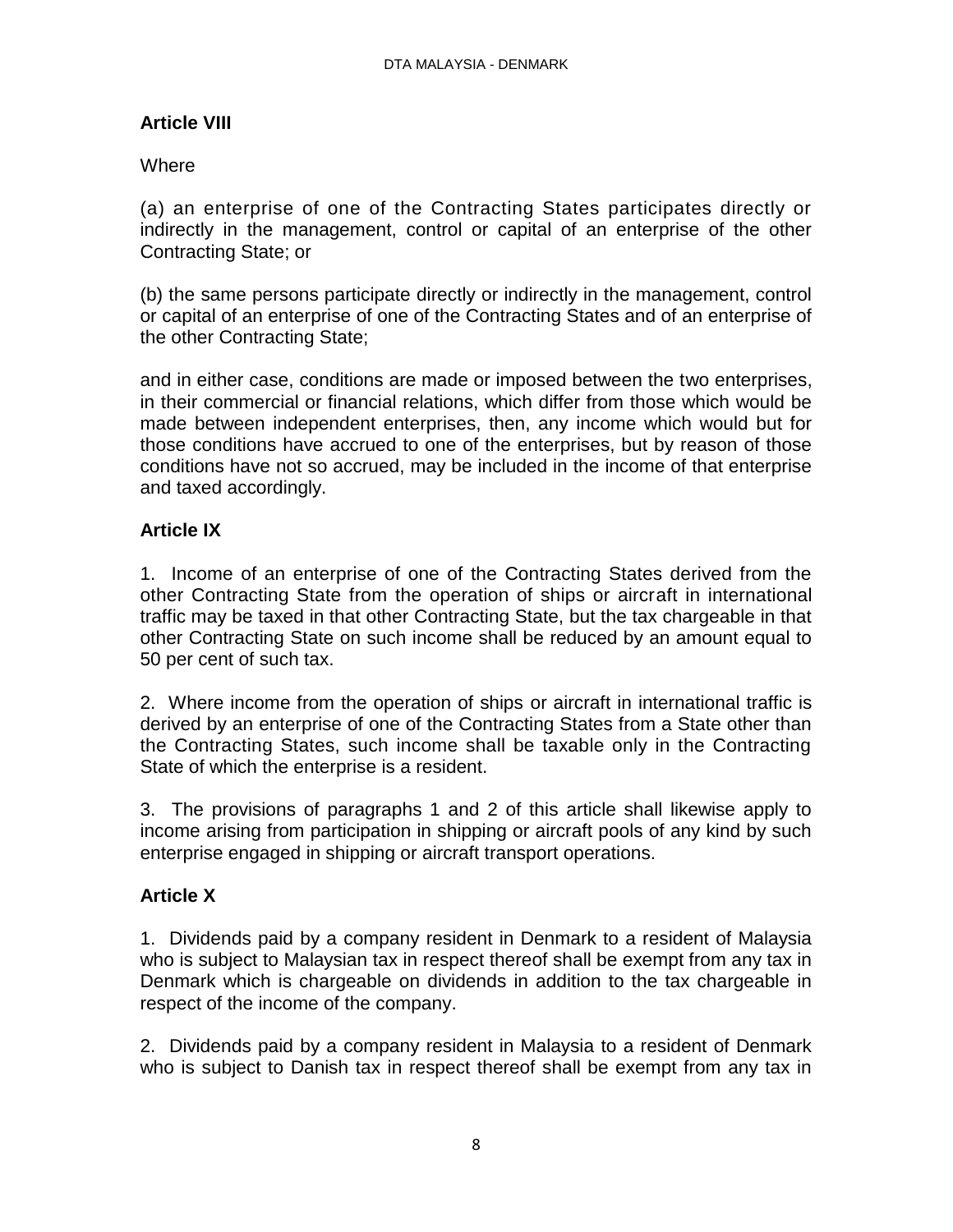Malaysia which is chargeable on dividends in addition to the tax chargeable in respect of the income of the company:

Provided that nothing in this paragraph shall affect the provisions of the Malaysian law under which the tax in respect of a dividend paid by a company resident in Malaysia from which Malaysian tax has been, or has been deemed to be, deducted may be adjusted by reference to the rate of tax appropriate to the Malaysian year of assessment immediately following that in which the dividend was paid.

3. Where a company which is a resident of one of the Contracting States derives profits or income from the other Contracting State, there shall not be imposed in that other Contracting State any form of taxation on dividends paid by the company to persons not resident in that other Contracting State, or any tax in the nature of an undistributed profits tax on undistributed profits of the company, whether or not those dividends or undistributed profits represent, in whole or in part, profits or income so derived.

4. The provisions of paragraphs 1 and 2 of this article shall not apply if the recipient of the dividends, being a resident of one of the Contracting States, has in the other Contracting State, in which the company paying the dividends is resident, a permanent establishment with which the holding by virtue of which the dividends are paid is effectively connected. In such a case, the provisions of article VII shall apply.

5. If the system of taxation applicable in either of the Contracting States to the income and distributions of companies is altered, the competent authorities may consult each other in order to determine whether it is necessary for this reason to amend the provisions of paragraphs 1 and 2 of this article.

# **Article XI**

1. Interest derived from one of the Contracting States may be taxed in that Contracting State.

2. Notwithstanding the provisions of paragraph 1 of this article, interest derived from one of the Contracting States by a resident of the other Contracting State shall be exempt from tax in the first-mentioned Contracting State, if the loan or other indebtedness in respect of which the interest is paid is approved after the signature of this Agreement by the Government of the first-mentioned Contracting State.

3. Interest shall be deemed to be derived from a Contracting State if the payer is the Government, a State Government, a political subdivision, a local authority or a resident of that Contracting State. Where, however, the person paying the interest, whether he is a resident of a Contracting State or not, has in one of the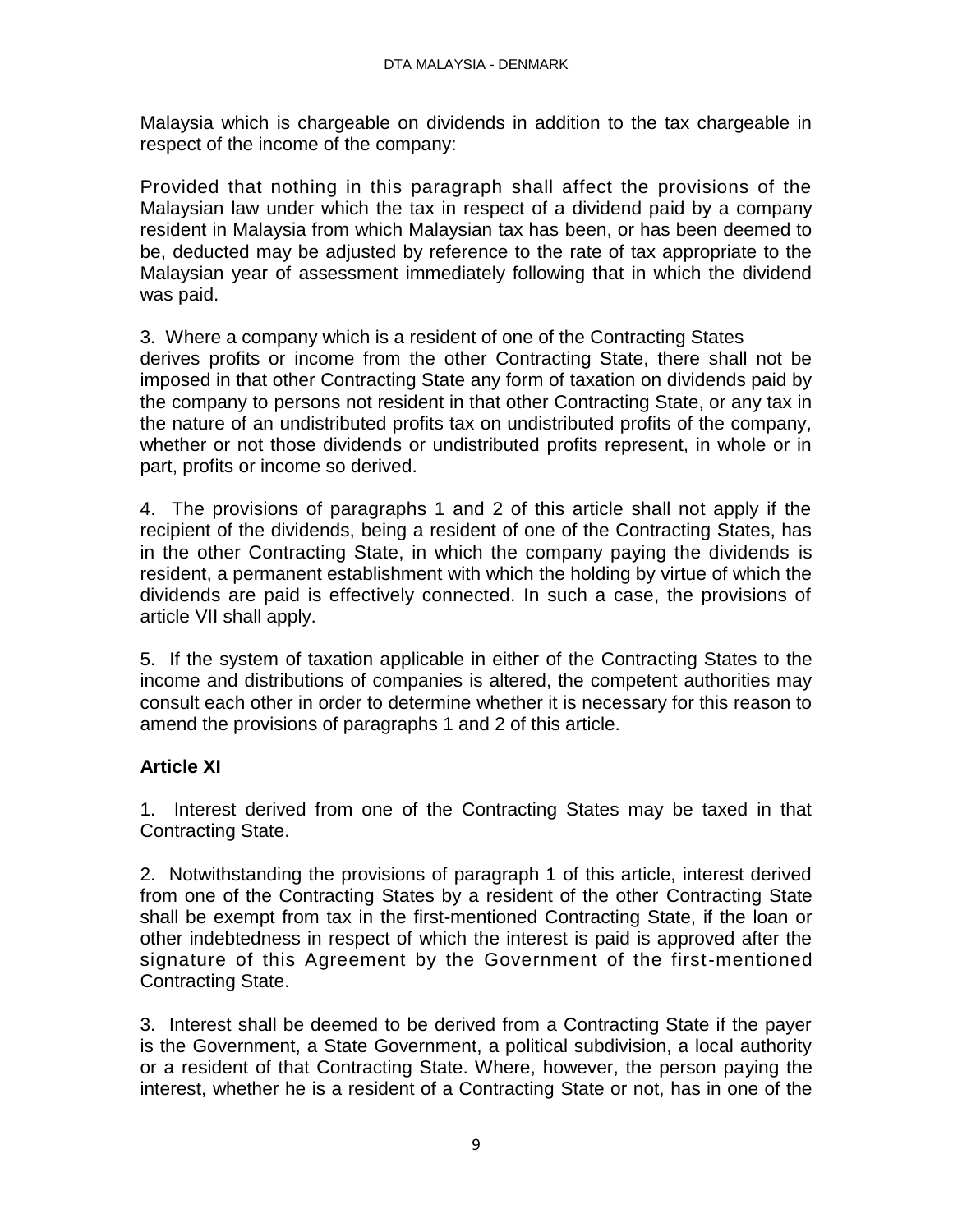Contracting States a permanent establishment in connection with which the indebtedness on which the interest is paid was incurred, and such interest is borne by such permanent establishment, then such interest shall be deemed to be derived from the Contracting State in which the permanent establishment is situated.

4. The provisions of paragraphs 1 and 2 of this article shall not apply if the recipient of the interest, being a resident of one of the Contracting States, has in the other Contracting State in which the interest arises a permanent establishment with which the loan or other indebtedness from which the interest arises is effectively connected. In such a case, the provisions of article VII shall apply.

# **Article XII**

1. Royalties derived from one of the Contracting States by a resident of the other Contracting State who is subject to tax in that other Contracting State in respect thereof shall be exempt from tax in the first-mentioned Contracting State provided that such royalties are approved after the signature of this Agreement by the Government of the Contracting State from which they are derived.

2. The term "royalties" as used in this article means a payment of any kind received as consideration for the use of, or the right to use, any copyright, any patent, trade mark, design or model, plan, secret formula or process or for the use of, or the right to use, industrial, commercial or scientific equipment or for information concerning industrial, commercial or scientific experience but does not include any royalty or other amount paid in respect of literary or artistic copyrights or of motion picture films or of tapes for television or broadcasting or of the operations of a mine, oil well, quarry or other places of extraction of natural resources or of timber or forest produce.

3. Sums derived by a resident of one of the Contracting States from the other Contracting State the payment of which is approved after the signature of this Agreement by the Government of that other Contracting State, from the alienation of any right or property from which royalties (as defined in paragraph 2 of this article) are or may be derived, shall be exempt from tax in that other Contracting State.

4. The provisions of paragraphs 1 and 3 of this article shall not apply if the recipient of the royalties, or sums, being a resident of one of the Contracting States, has in the other Contracting State from which the royalties or sums are derived a permanent establishment with which the rights or property giving rise to the royalties is effectively connected. In such a case, the provisions of article VII shall apply.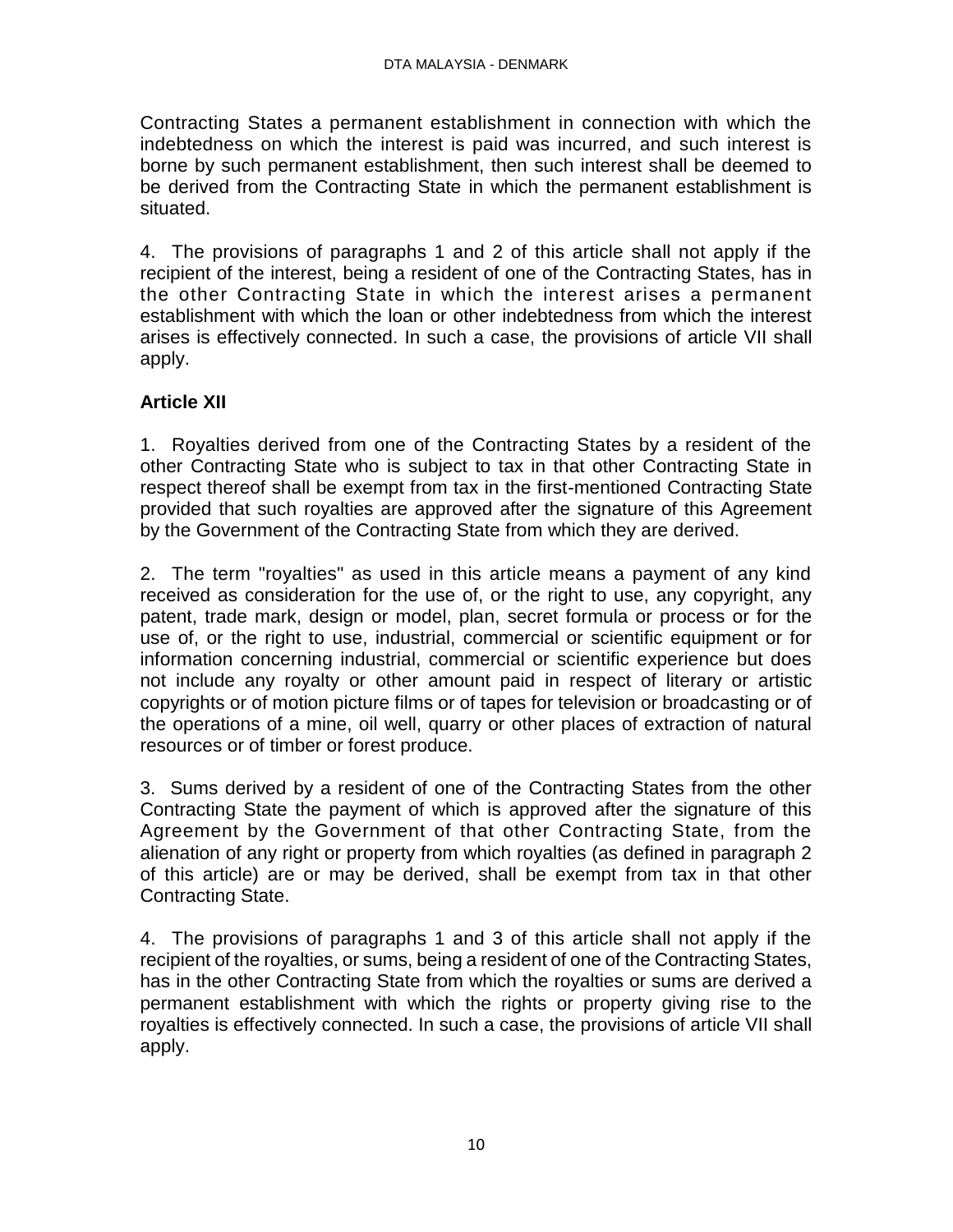5. Where owing to a special relationship between the payer and the recipient or both of them and some other person, the amount of the royalties or sums paid, having regard to the use, right, property or information for which they are paid, exceeds the amount which would have been agreed upon by the payer and the recipient in the absence of such relationship, the provisions of this article shall apply only to the last-mentioned amount. In that case, the excess part of the payments shall remain taxable according to the laws of each Contracting State, due regard being had to the other provisions of this Agreement.

6. Royalties or sums of the kind mentioned in paragraph 3 of this article shall be deemed to be derived from a Contracting State if the payer is the Government, a State Government, a political subdivision, local authority or a resident of that Contracting State. Where, however, the person paying the royalties or sums, whether he is a resident of a Contracting State or not, has in one of the Contracting States a permanent establishment by which the royalties or sums are paid, then such royalties or sums shall be deemed to be derived from the Contracting State in which the permanent establishment is situated.

# **Article XIII**

1. Gains from the alienation of immovable property, as defined in paragraph 2 of article VI, may be taxed in the Contracting State in which such property is situated.

2. Gains from the alienation of movable property forming part of the business property of a permanent establishment which an enterprise of one of the Contracting States has in the other Contracting State, including such gains from the alienation of such a permanent establishment (alone or together with the whole enterprise), may be taxed in that other Contracting State. However, gains from the alienation of ships and aircraft operated by an enterprise of one of the Contracting States in international traffic and assets other than immovable property pertaining to the operation of such ships and aircraft, shall be taxable only in the Contracting State of which the enterprise is a resident.

3. Gains from the alienation of any capital assets, other than those mentioned in paragraphs 1 and 2 of this article, shall be taxable only in the Contracting State of which the alienator is a resident.

## **Article XIV**

1. Subject to the provisions of this article and articles XV, XVI, XVII, XVIII and XIX, salaries, wages and other similar remuneration derived by a resident of one of the Contracting States in respect of an employment shall be taxable only in that Contracting State unless the employment is exercised in the other Contracting State. If the employment is so exercised, such remuneration as is derived therefrom may be taxed in that other Contracting State.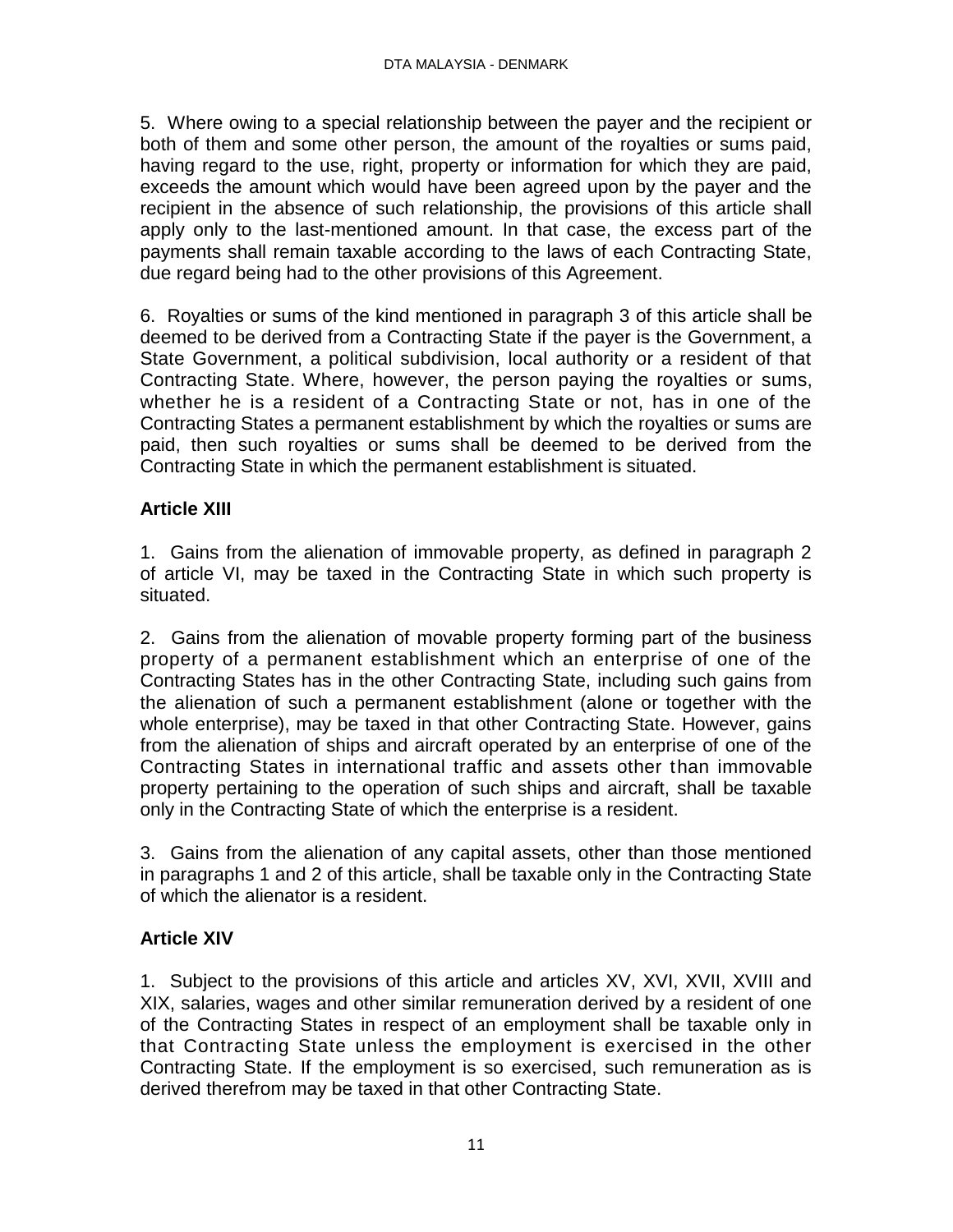2. Notwithstanding the provisions of paragraph 1 of this article an individual who is a resident of one of the Contracting States shall be exempt from tax in the other Contracting State on income in respect of an employment exercised in that other Contracting State in any calendar year if—

- (a) he is present within that other Contracting State for a period or periods not exceeding in the aggregate 183 days during that year; and
- (b) any period for which he is present within that other Contracting State during that year does not form part of a continuous period of more than 183 days throughout which he is present within that other Contracting State; and
- (c) the services are performed for or on behalf of an employer who is a resident of the first-mentioned Contracting State; and
- (d) the income is subject to tax in that first-mentioned Contracting State; and
- (e) the income is not directly deductible from the income for tax purposes of a permanent establishment of the employer in that other Contracting State.

3. In relation to remuneration of a director of a company derived from the company, the provisions of paragraph 1 and 2 of this article shall apply as if the remuneration were remuneration of an employee in respect of an employment.

However, directors' fees and similar payments derived by a resident of one of the Contracting States in his capacity as a member of the board of directors of a company which is a resident of the other Contracting State may be taxed in that other Contracting State.

4. Notwithstanding the preceding provisions of this article, remuneration in respect of an employment exercised aboard a ship or aircraft in international traffic operated by an enterprise of one of the Contracting States may be taxed in that Contracting State.

# **Article XV**

1. The provisions of paragraph 2 of article XIV shall not apply to the income derived from one of the Contracting States from an employment exercised by a public entertainer (such as stage, motion picture, radio or television artiste, musician, and athlete) being a resident of the other Contracting State whose visit to that first-mentioned Contracting State is not directly or indirectly supported, wholly or substantially, from public funds of the Government of that other Contracting State.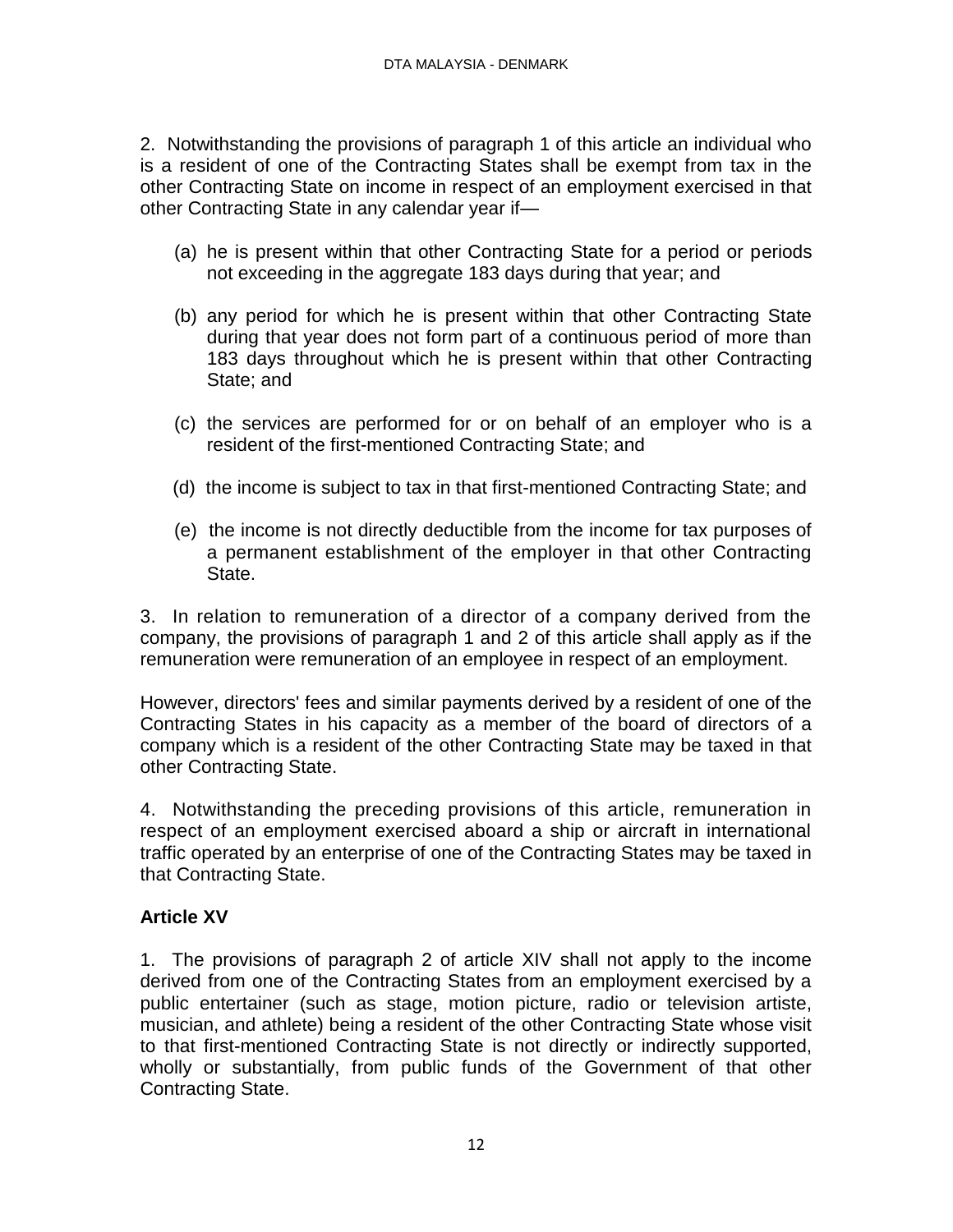2. Notwithstanding anything contained in this Agreement where the services mentioned in paragraph 1 of this article are provided in one of the Contracting States by an enterprise of the other Contracting State, then the income derived from providing those services by such enterprise may be taxed in the firstmentioned Contracting State unless the enterprise is directly or indirectly supported, wholly or substantially, from public funds of the Government of that other Contracting State in connection with the provision of such services.

3. For the purposes of this article the term "Government" shall include any State Government, a political subdivision, or a local or statutory authority of either Contracting State.

# **Article XVI**

1. Remuneration paid by the Government of one of the Contracting States to any individual in respect of an employment may be taxed in that Contracting State. Where such remuneration is paid to a citizen of that Contracting State who is not a citizen of the other Contracting State, such remuneration shall be taxable only in the first-mentioned Contracting State.

2. Any pension paid by the Government of one of the Contracting States to any individual may be taxed in that Contracting State. If the individual is a resident of the other Contracting State, the pension may be taxed in that other Contracting State.

3. The provisions of this article shall not apply to remuneration or pensions in respect of an employment or past employment in connection with any business carried on by the Government of a Contracting State. In such a case, the provisions of articles XIV, XV, XVII, XVIII and XIX shall apply.

4. (a) Nothing in this Agreement shall affect the fiscal privileges of diplomatic or consular officials under the general rules of international law or under the provisions of special agreements.

(b) Insofar as, due to fiscal privileges granted to diplomatic or consular officials under the general rules of international law or under the provisions of special international treaties, income is not subject to tax in the receiving State, the right to tax shall be reserved to the sending State irrespective of the provisions of this Agreement.

(c) For the purposes of this Agreement, persons who are members of a diplomatic or consular mission of a Contracting State in the other Contracting State or in a third State and who are citizens of the sending State, shall be deemed to be residents of the sending State if they are subjected therein to the same obligations in respect of taxes on income as are residents of that State.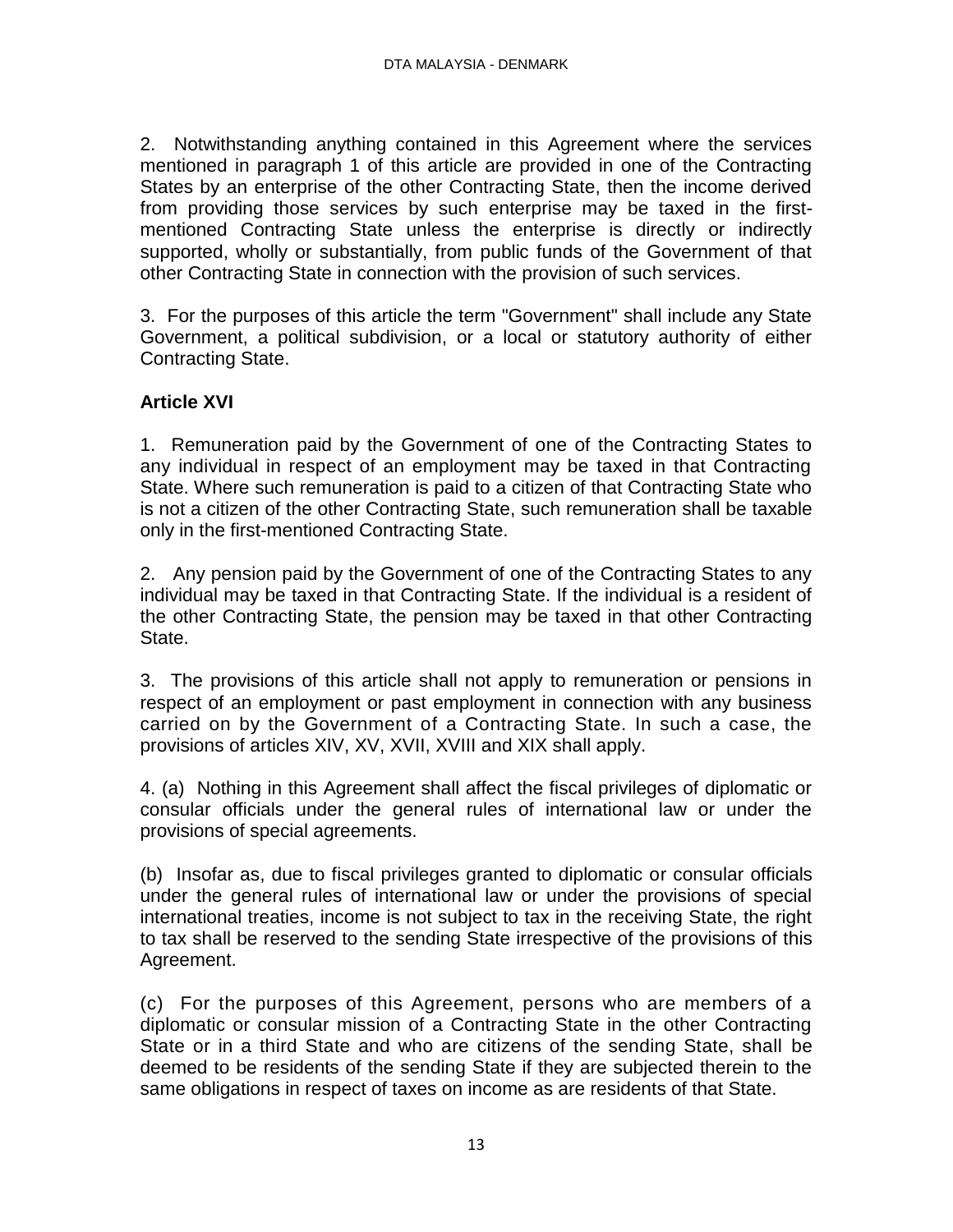5. For the purposes of this article, the term "Government" shall have the same meaning as in paragraph 3 of article XV.

# **Article XVII**

1. Any pension (other than a pension of the kind referred to in paragraph 2 of article XVI) or any annuity derived by an individual who is a resident of one of the Contracting States from the other Contracting State shall be taxable only in the first-mentioned Contracting State.

2. The term "annuity" means a stated sum payable periodically at stated times, during life or during a specified or ascertainable period of time, under an obligation to make the payments in return for adequate and full consideration in money or money's worth.

3. The term "pension" means a periodical payment made, whether voluntarily or otherwise, in consideration for services rendered or by way of compensation for injuries received.

# **Article XVIII**

An individual who is a resident of one of the Contracting States immediately before making a visit to the other Contracting State, and who makes such visit at the invitation of a university, college, school or other similar recognised educational institution in that other Contracting State, solely for the purposes of teaching or research or both at such educational institution for a period not exceeding two years from the date of his first arrival in that other Contracting State in connexion with that visit to that other Contracting State, shall be exempt from tax in that other Contracting State on his remuneration for such teaching or research.

# **Article XIX**

1. An individual who is a resident of one of the Contracting States immediately before making a visit to the other Contracting State and is temporarily present in that other Contracting State solely as a student at a recognised university, college, school or other similar recognised educational institution in that other Contracting State or as an approved business or technical apprentice therein, for a period not exceeding two years from the date of his first arrival in that other Contracting State in connection with that visit, shall be exempt from tax in that other Contracting State on—

- (a) any income not derived from that other Contracting State; and
- (b) any income derived from that other Contracting State in respect of services rendered in that other Contracting State with a view to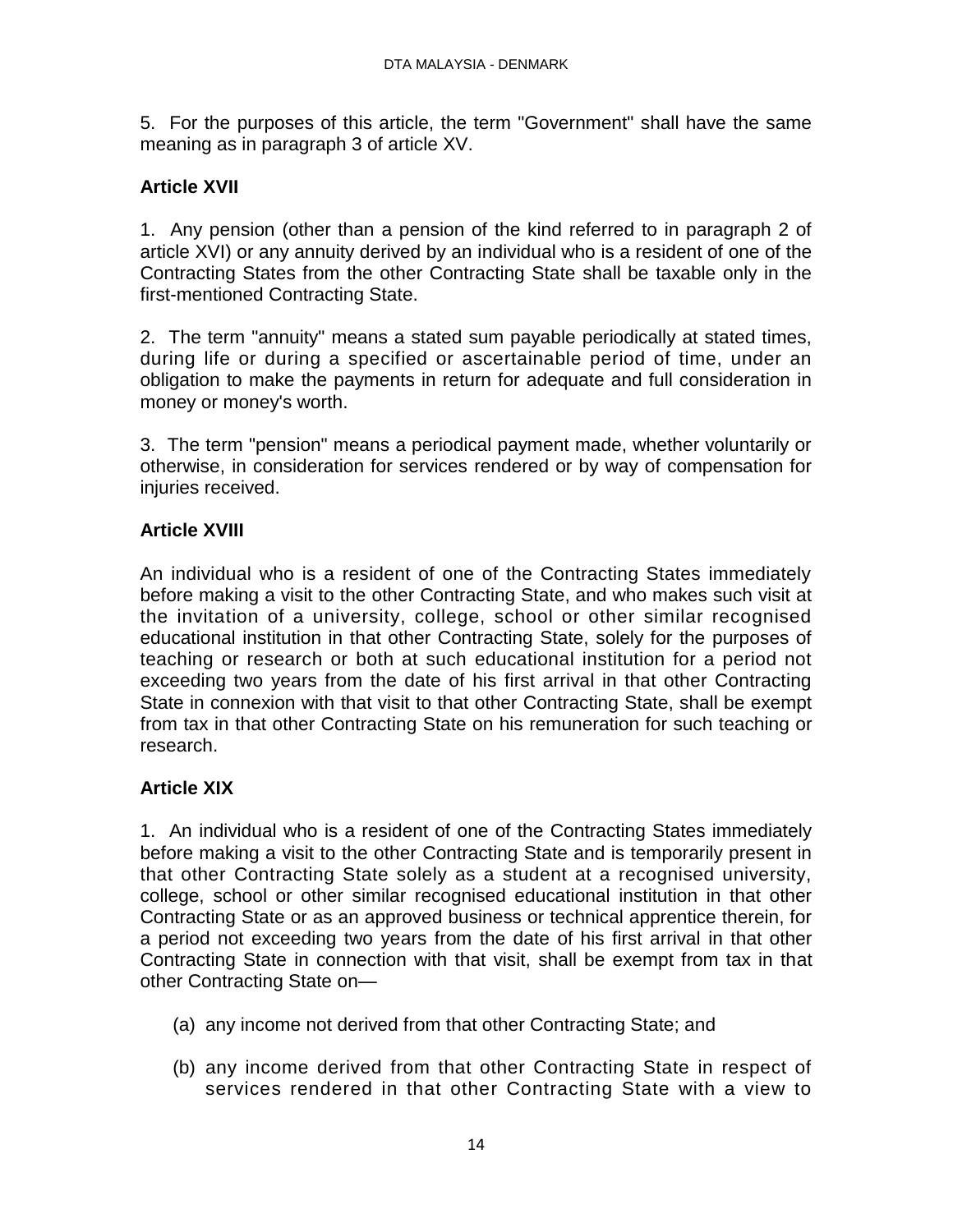supplementing the resources available to him for such purposes, not exceeding the sum of 3,000 Malaysian Dollars or the equivalent in Danish currency during any calendar year.

2. An individual who is a resident of one of the Contracting States immediately before making a visit to the other Contracting State and is temporarily present in that other Contracting State for the purposes of study, research or training solely as a recipient of a grant, allowance or award from the Government of either of the Contracting States or from a scientific, educational, religious or charitable organisation or under a technical assistance programme entered into by the Government of either of the Contracting States for a period not exceeding two years from the date of his first arrival in that other Contracting State in connection with that visit shall be exempt from tax in that other Contracting State on-

- (a) the amount of such grant, allowance or award; and
- (b) any income derived from that other Contracting State in respect of services in that other Contracting State if the services are performed in connection with his study, research, training or incidental thereto.

3. An individual who is a resident of one of the Contracting States immediately before making a visit to the other Contracting State and is temporarily present in that other Contracting State solely as an employee of, or under contract with, the Government or an enterprise of the first-mentioned Contracting State solely for the purpose of acquiring technical, professional or business experience for a period not exceeding twelve months from the date of his first arrival in that other Contracting State in connection with that visit shall be exempt from tax in that other Contracting State on—

- (a) any income derived from the first-mentioned Contracting State; and
- (b) any remuneration, so far as it is not in excess of 12,000 Malaysian Dollars or the equivalent in Danish currency for personal services rendered in that other Contracting State, provided such services are in connection with his studies or training or incidental thereto:

Provided that where that individual is an employee of, or under contract with an enterprise of that other Contracting State, this subparagraph shall apply only in respect of approved employees.

4. In this article "approved" means approved by the Government of the Contracting State in which the individual will be temporarily present.

5. For the purposes of this article, the term "Government" shall have the same meaning as in paragraph 3 of article XV.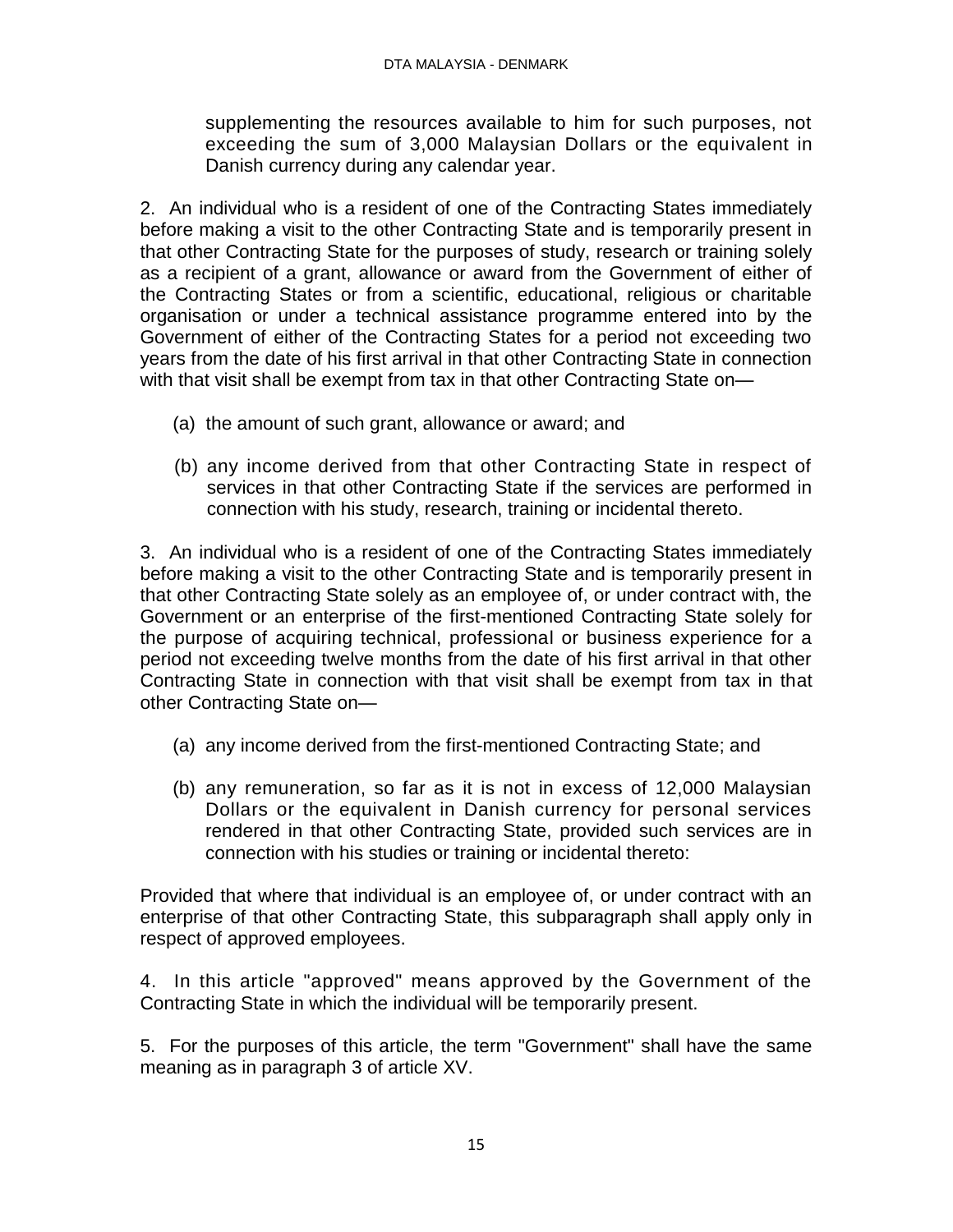# **Article XX**

1. The Government of one of the Contracting States shall be exempt from tax in the other Contracting State in respect of any income derived from the other Contracting State.

- 2. For the purposes of paragraph 1 of this article the term "Government"—
	- (a) In the case of Malaysia shall include—
		- (i) the Governments of the States,
		- (ii) The Bank Negara Malaysia,
		- (iii) any local or statutory authority,
		- (iv) such institutions as may be agreed from time to time between the two Contracting States;
	- (b) In the case of Denmark shall include—
		- (i) The National Bank of Denmark,
		- (ii) any local statutory authority,
		- (iii) such institutions as may be agreed from time to time between the two Contracting States.

## **Article XXI**

1. The laws of each Contracting State shall continue to govern the taxation of income in that State except where express provision to the contrary is made in this Agreement. Where income is subject to tax in both Contracting States, relief from double taxation shall be given in accordance with the following paragraphs of this article.

2. Subject to the provisions of the law of Malaysia regarding the allowance as a credit against Malaysian tax of tax payable in any country other than Malaysia, Danish tax payable, whether directly or by deduction, in respect of income derived from Denmark shall be allowed as a credit against Malaysian tax payable in respect of that income. Where such income is a dividend paid by a company which is a resident of Denmark to a resident of Malaysia the credit shall take into account Danish tax payable on the income of the company paying the dividend.

3. Subject to the provisions of paragraph 4 of this article, where a person who is a resident of Denmark derives income which in accordance with the provisions of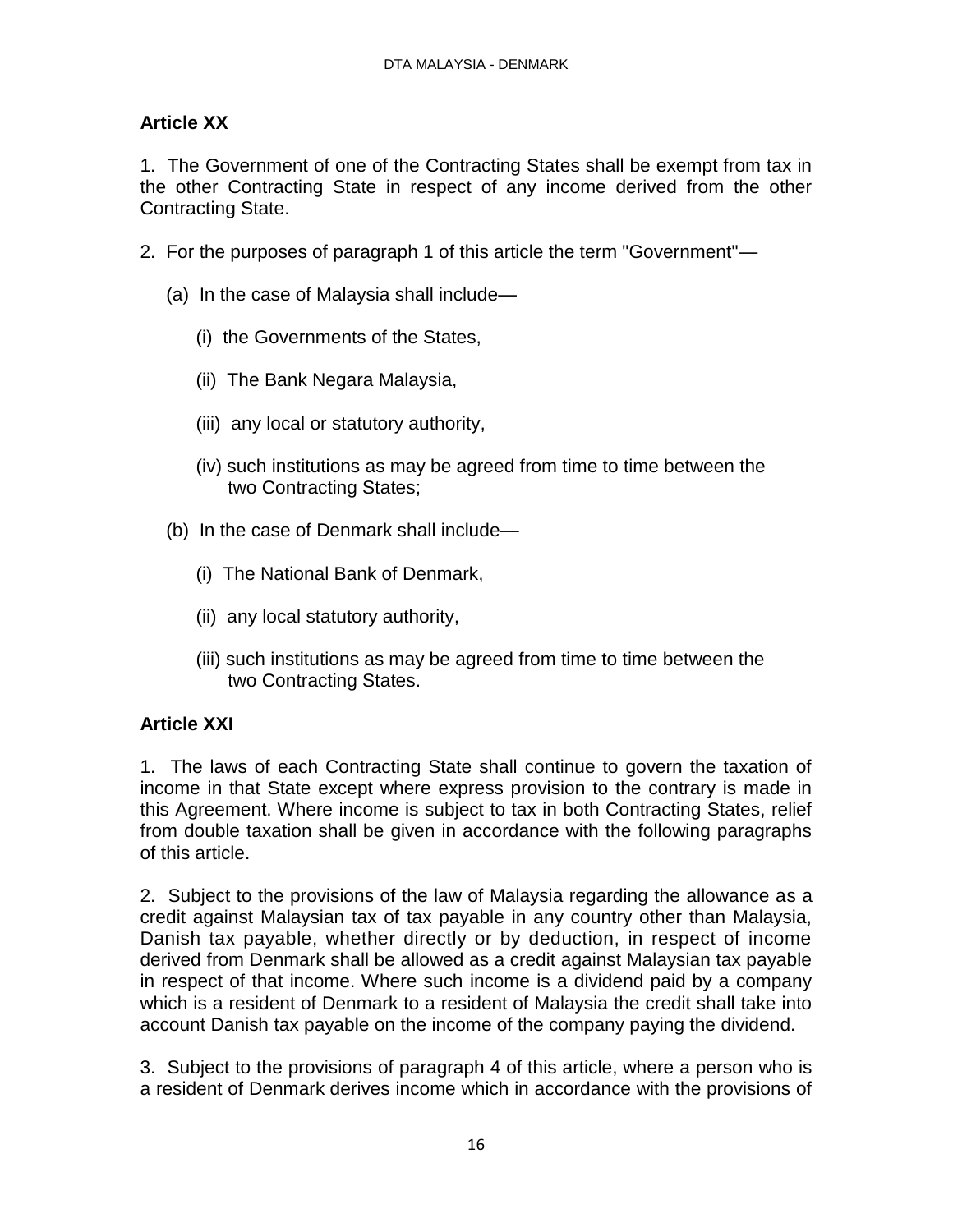this Agreement is subject to tax in Malaysia, Denmark shall allow as a deduction from the Danish tax payable that part thereof which is appropriate to the income which is subject to tax in Malaysia.

4. Where, however, a person who is a resident of Denmark derives income which in accordance with the provisions of articles IX, X, XI and XII of this Agreement is subject to tax in Malaysia, Denmark shall allow as a deduction from the Danish tax payable an amount equal to the tax paid in Malaysia on that income. Such deduction shall not, however, exceed that part of the Danish tax as computed before the deduction is given, which is appropriate to the income which is subject to tax in Malaysia.

5. In the case of royalties, as defined in paragraph 2 of article XII, or in the case of any interest on any loan or other indebtedness of the kind mentioned in paragraph 2 of article XI, there shall, where such income is derived from—

- (a) Denmark, be allowed as a credit against any Malaysian tax payable in respect of that income,
- (b) Malaysia, be allowed as a credit against any Danish tax payable in respect of that income an amount equal to 50 per cent of the tax which would have been payable but for paragraph 1 of article XII or paragraph 2 of article XI.

6. Notwithstanding the provisions of paragraphs 3 and 4 of this article, a resident of Denmark shall be exempted from Danish tax on income or dividends which have been exempted under the provisions of sections 21, 22 and 26 respectively of the Investment Incentives Act, 1968, of Malaysia.

7. The provisions of paragraph 6 of this article shall apply equally to any other provision which may subsequently be made granting an exemption which is agreed by the competent authorities of the Contracting States to be of substantially similar character to the provisions referred to in paragraph 6 of this article, if they have not been modified thereafter or had been modified only in minor respects so as not to affect their general character.

# **Article XXII**

1. The competent authorities of the Contracting States shall exchange such information (being information which is available under their respective taxation laws in the normal course of administration) as is necessary for carrying out the provisions of this Agreement for the prevention of fraud or underpayment of taxes by reasons other than fraud or for the administration of statutory provisions against legal avoidance in relation to the taxes which are the subject of this Agreement. Any information so exchanged shall be treated as secret and shall not be disclosed to any persons other than persons, including a court, concerned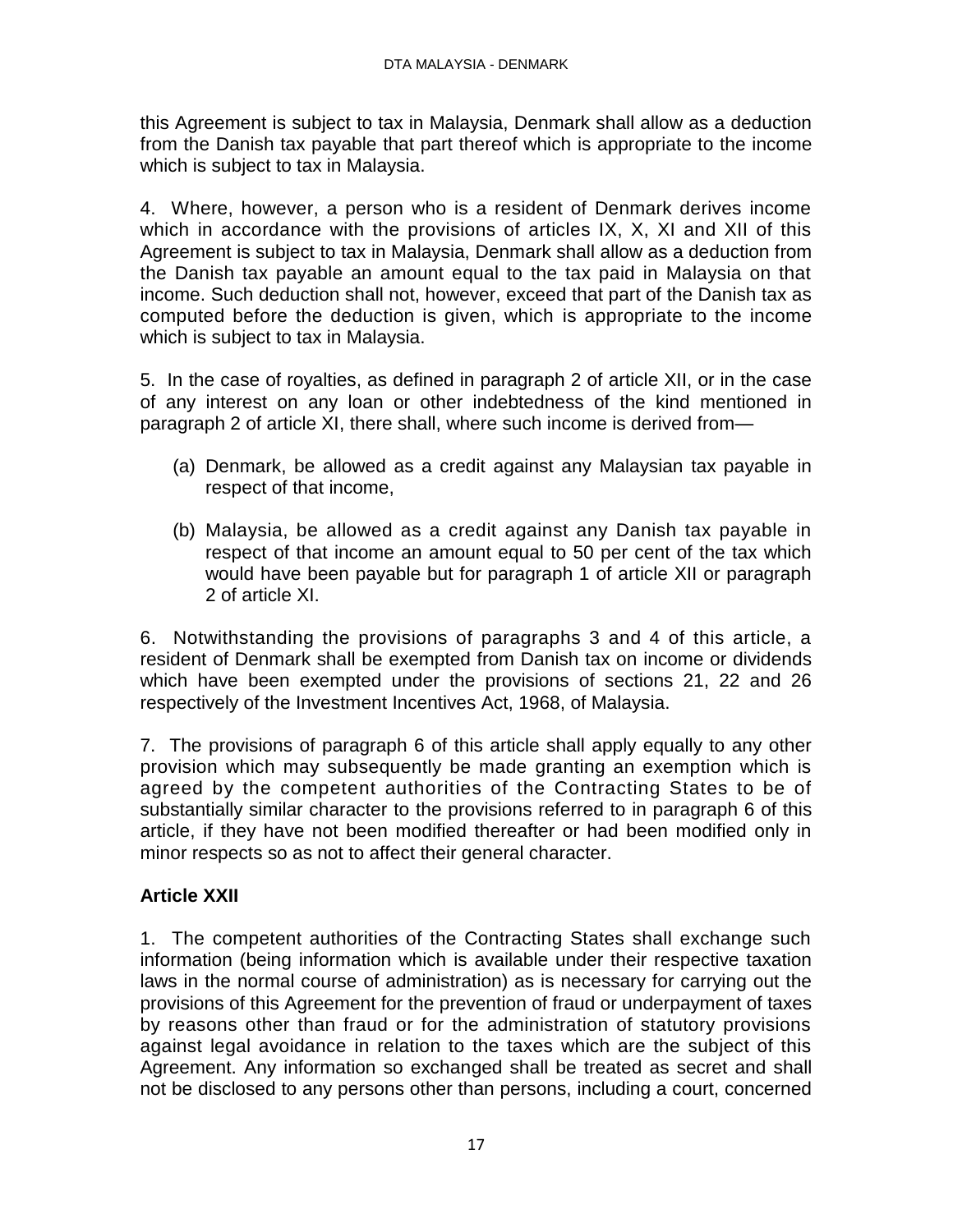with the assessment and collection of those taxes or the determination of appeals in relation thereto or to persons with respect to whom the information relates.

2. In no case shall the provisions of paragraph 1 of this article be construed so as to impose on one of the Contracting States the obligation:

- (a) to carry out administrative measures at variance with the laws or the administrative practice of that or of the other Contracting State;
- (b) to supply particulars which are not obtainable under the laws or in the normal course of the administration of that or of the other Contracting State;
- (c) to supply any information which would disclose any trade, business, industrial, commercial or professional secret or trade process, or information the disclosure of which would be contrary to public policy.

# **Article XXIII**

1. Citizens of one of the Contracting States shall not be subjected in the other Contracting State to any taxation or any requirement connected therewith which is other or more burdensome than the taxation and connected requirements to which citizens of that other Contracting State in the same circumstances are or may be subjected. This provision shall not be construed as obliging one of the Contracting States to grant to citizens of the other Contracting State not resident in the first-mentioned Contracting State those personal allowances, reliefs and reductions for tax purposes which are by law available only to citizens or residents of that first-mentioned Contracting State or to such other persons as may be specified therein.

2. The taxation on a permanent establishment which an enterprise of one of the Contracting States has in the other Contracting State shall not be less favourably levied in that other Contracting State than the taxation levied on enterprises of that other Contracting State carrying on the same or similar activities.

3. Enterprises of one of the Contracting States, the capital of which is wholly or partly owned or controlled, directly or indirectly, by one or more residents of the other Contracting State, shall not be subjected in the first-mentioned Contracting State to any taxation or any requirement connected therewith which is other or more burdensome than the taxation and connected requirements to which other similar enterprises of the first-mentioned Contracting State are or may be subjected.

4. In this article the term "taxation" means taxes which are the subject of this Agreement.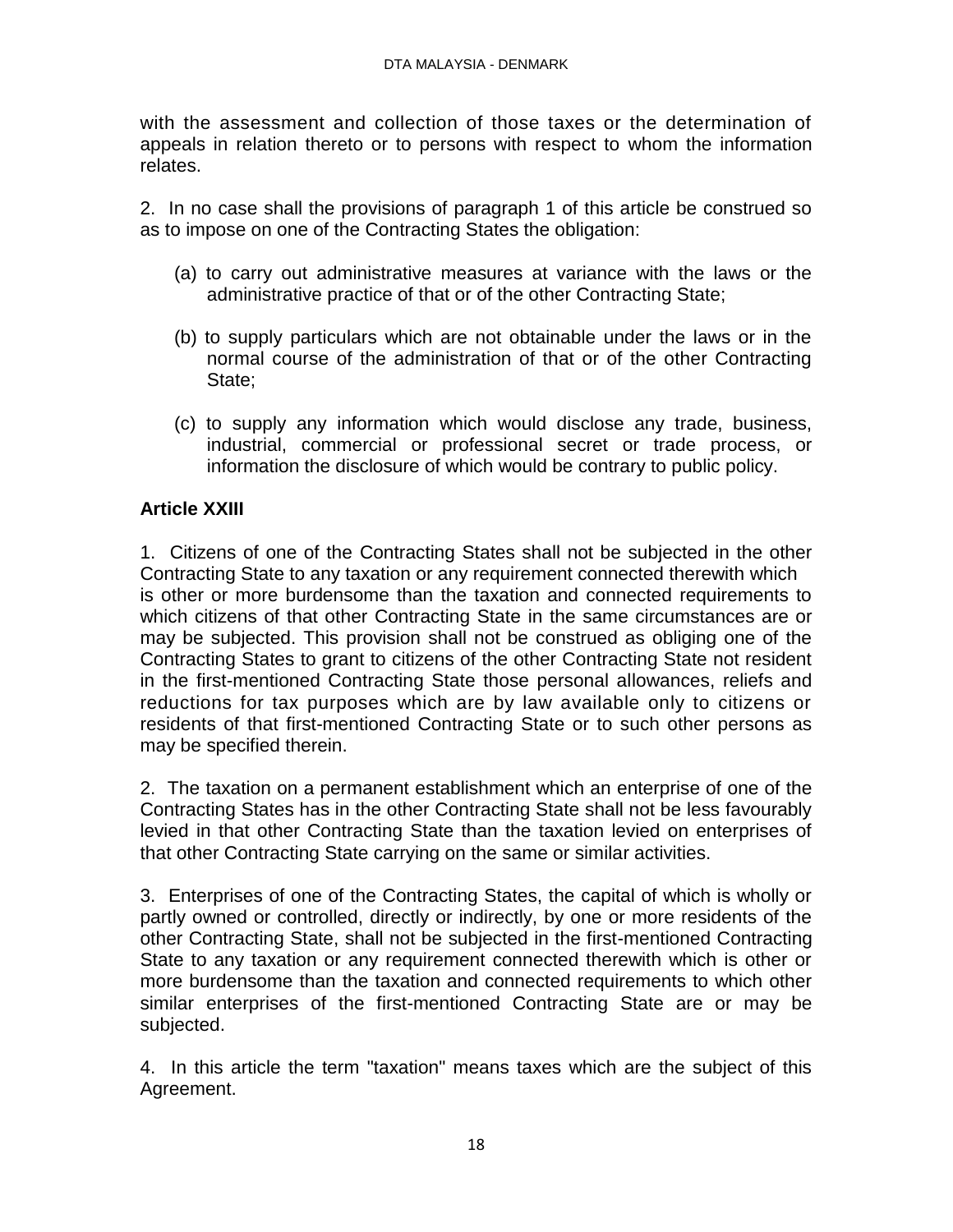# **Article XXIV**

1. Where a person who is a resident of one of the Contracting States considers that the actions of one or both of the Contracting States result or will result in taxation not in accordance with this Agreement he may, notwithstanding the remedies provided by the taxation laws in force in the Contracting States, appeal to the competent authority of the first-mentioned Contracting State.

2. The competent authority of the first-mentioned Contracting State shall endeavour, if it is proved to his satisfaction that the appeal is justified and he is not himself able to arrive at an appropriate solution, to come to an agreement with the competent authority of the other Contracting State with a view to avoidance of taxation which is not in accordance with this Agreement.

3. The competent authorities of the Contracting States may communicate with each other directly for the purpose of giving effect to this Agreement and for resolving any difficulty or doubt as to the application or interpretation of this Agreement or for the exchange of information within the meaning of article XXII.

## **Article XXV**

This Agreement may be extended, either in its entirety or with modifications, to any territory for whose foreign relations either Contracting State is responsible and which imposes taxes, or in which are imposed taxes, substantially similar in character to those which are the subject of this Agreement and any such extension shall take effect from such date and subject to such modifications and conditions (including conditions as to termination) as may be specified and agreed between the Contracting States in notes to be exchanged for this purpose.

## **Article XXVI**

1. This Agreement shall come into force on the date when the last of all such things shall have been done in Malaysia and Denmark as are necessary to give the Agreement the force of law in Malaysia and Denmark respectively and shall thereupon have effect:

(a) in Malaysia—

as respects Malaysian tax for the year of assessment beginning on 1 January 1968, and subsequent years of assessment;

(b) in Denmark—

as respects Danish tax for the tax year beginning on 1 April 1968, and subsequent years.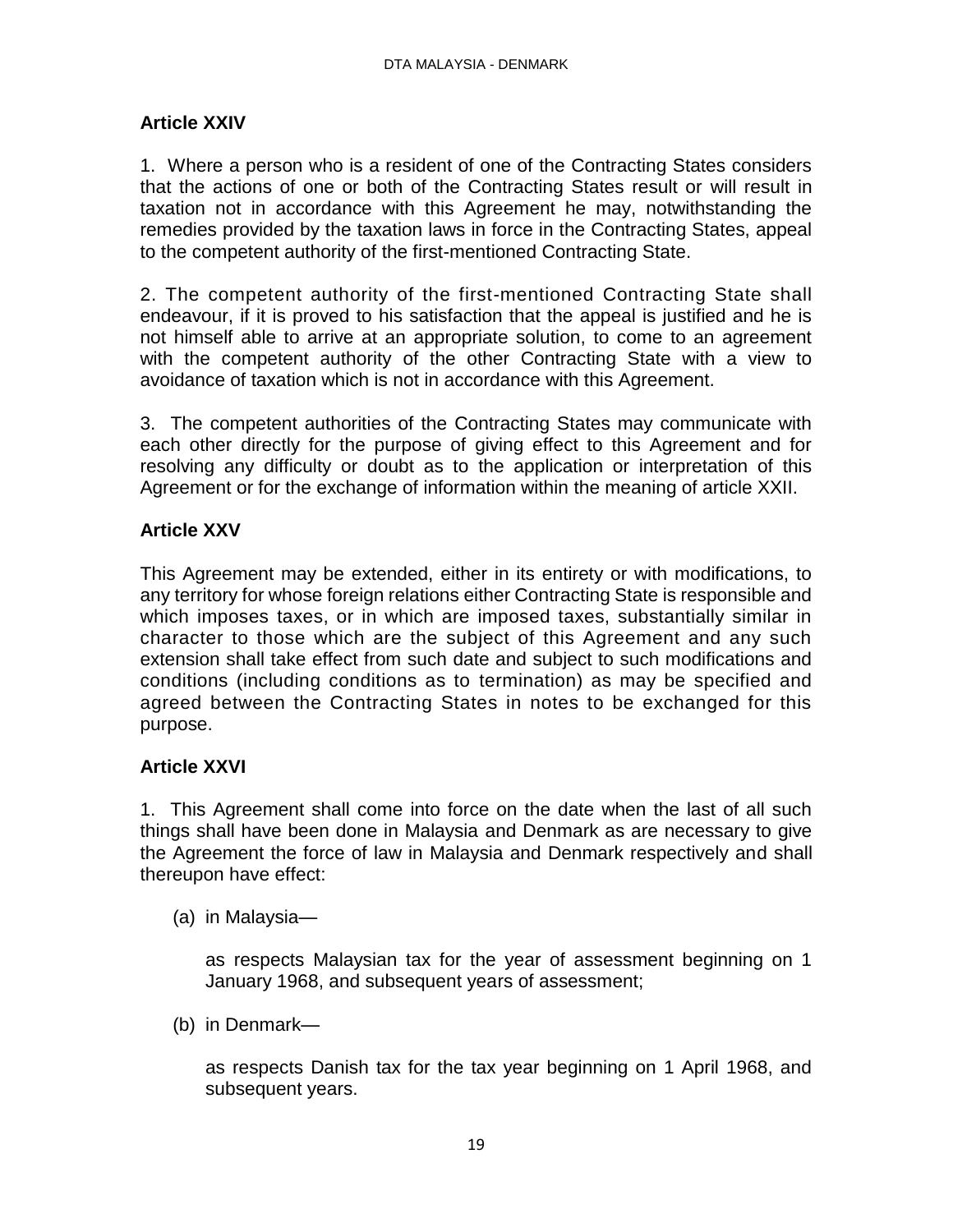2. The Contracting States shall notify each other of the completion of the requirements mentioned in paragraph 1 of this article.

## **Article XXVII**

1. This Agreement shall continue in effect indefinitely, but either of the Contracting Governments may, on or before 30 June in any calendar year not earlier than the year 1971, give to the other Contracting Government, through diplomatic channels, written notice of termination and in such event this Agreement shall cease to be effective:

(a) in Malaysia—

as respects Malaysian tax for the second year of assessment following that in which such notice is given and subsequent years of assessment;

(b) in Denmark—

as respects Danish tax for the income year beginning on 1 January in the calendar year next following that in which such notice is given and subsequent income years.

IN WITNESS whereof the undersigned, duly authorized thereto, have signed this Agreement.

DONE in duplicate at Kuala Lumpur this fourth day of December of the year one thousand nine hundred and seventy in the English language.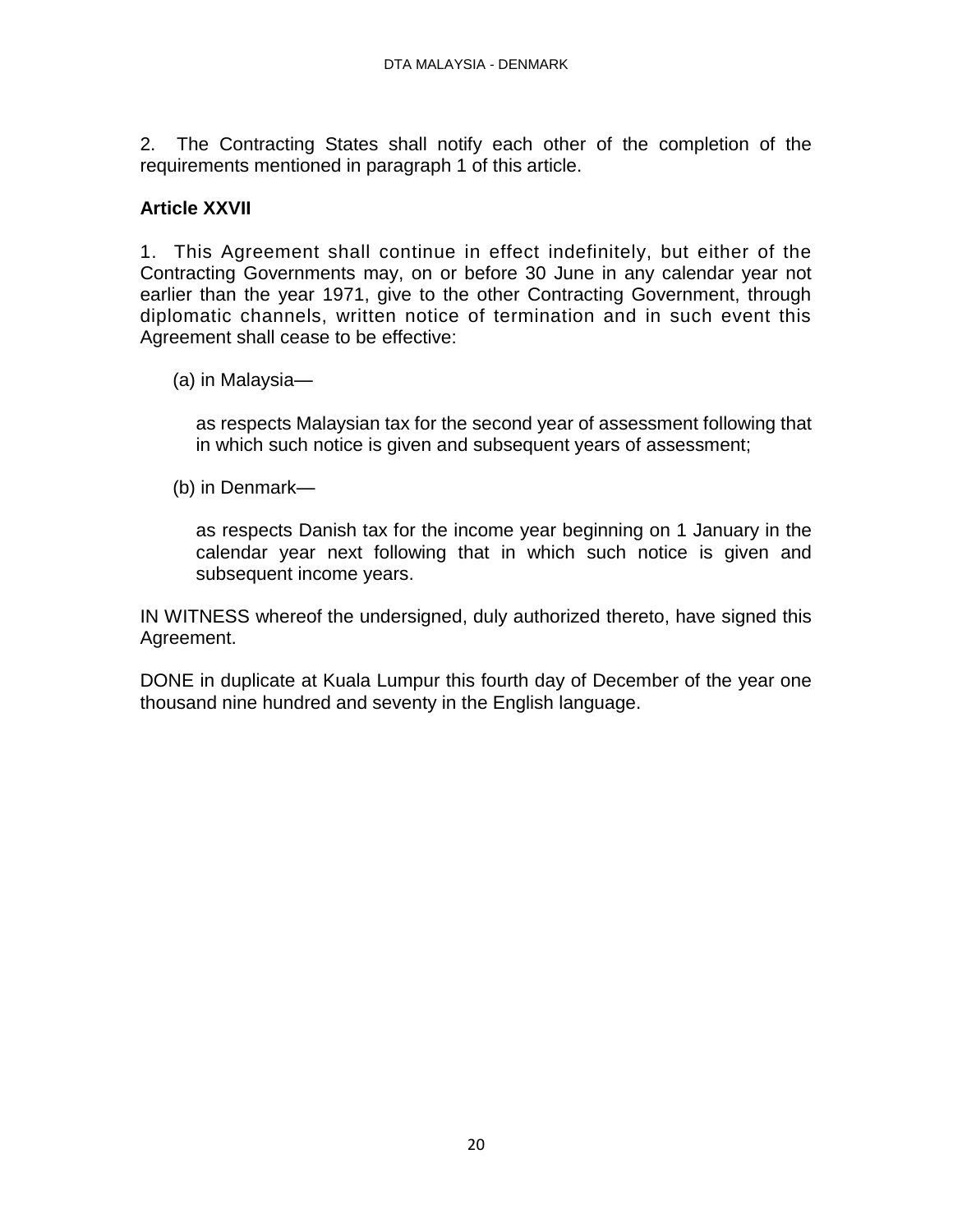## <span id="page-20-0"></span>**P.U. (A) 154/2004 Signed: 3 December 2003 Effective Date: 1 January 2006**

PROTOCOL AMENDING THE AGREEMENT BETWEEN THE GOVERNMENT OF MALAYSIA AND THE GOVERNMENT OF THE KINGDOM OF DENMARK FOR THE AVOIDANCE OF DOUBLE TAXATION AND THE PREVENTION OF FISCAL EVASION WITH RESPECT TO TAXES ON INCOME SIGNED AT KUALA LUMPUR ON DECEMBER 4TH, 1970.

### THE GOVERNMENT OF MALAYSIA AND THE GOVERNMENT OF THE KINGDOM OF DENMARK

DESIRING to conclude Protocol to amend the Agreement between the Contracting Governments for the avoidance of double taxation and the prevention of fiscal evasion with respect to taxes on income, signed at Kuala Lumpur on December  $4<sup>TH</sup>$ , 1970 (hereinafter referred to as "the Agreement"), have agreed as follows:

### **Article 1**

Article II of the Agreement shall be amended by deleting the words", the supplementary income tax" in subparagraph 1(a).

#### **Article 2**

Article III of the Agreement shall be amended by:

- (a) substituting for subparagraphs (a), (b), and (h) of paragraph I the following:
	- "(a) the term "Malaysia" means the territories of the Federation of Malaysia, the territorial waters of Malaysia and the sea-bed and subsoil of the territorial waters, and includes any area extending beyond the limits of the territorial waters of Malaysia, and the sea-bed and subsoil of any such area, which has been or may hereafter be designated under the laws of Malaysia as in accordance with international law as an area over which Malaysia has sovereign rights for the purposes of exploring and exploiting the natural resources, whether living or non-living;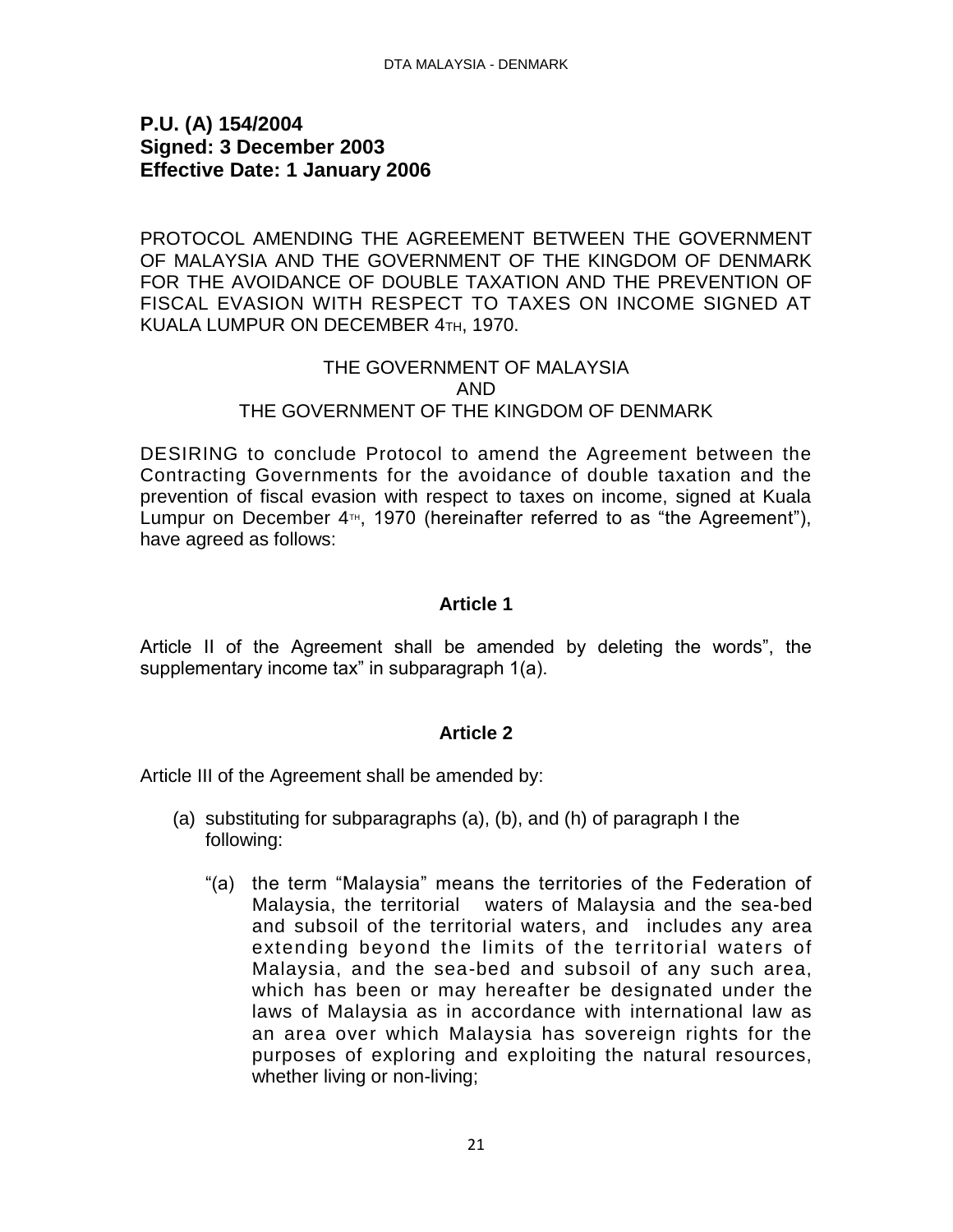- (b) the term "Denmark" means the Kingdom of Denmark including any area outside the territorial sea of Denmark which in accordance with international law has been or may hereafter be designated under Danish laws as an area within which Denmark may exercise sovereign rights with respect to the exploration and exploitation of the natural resources of the sea-bed or its subsoil and the superjacent waters and with respect to other activities for the economic exploration of the area; the term does not comprise the Faroe Island and Greenland;
- (h) the term "competent authority" means, in the case of Malaysia, the Minister of Finance or his authorized representative; and in the case of Denmark, the Minister for Taxation or his authorized representative;";
- (b) substituting for the full stop at the end of subparagraph (h) of paragraph I with a semi-colon; and
- (c) inserting after subparagraph (h) of paragraph I the following subparagraph:
	- "(i) the term "international traffic" means any transport by a ship or aircraft operated by an enterprise of a Contracting State, except when the ship or aircraft is operated solely between places in the other Contracting State.".

## **Article 3**

Article IV of the Agreement shall be amended by substituting for paragraph I the following:

"1. For the purposes of this Agreement, the term "resident of a Contracting State" means:

- (a) in the case of Malaysia, a person who is resident in Malaysia for the purposes of Malaysian tax; and
- (b) in the case of Denmark, a person who is resident in Denmark for the purposes of Danish tax."

#### **Article 4**

Article V of the Agreement shall be amended by: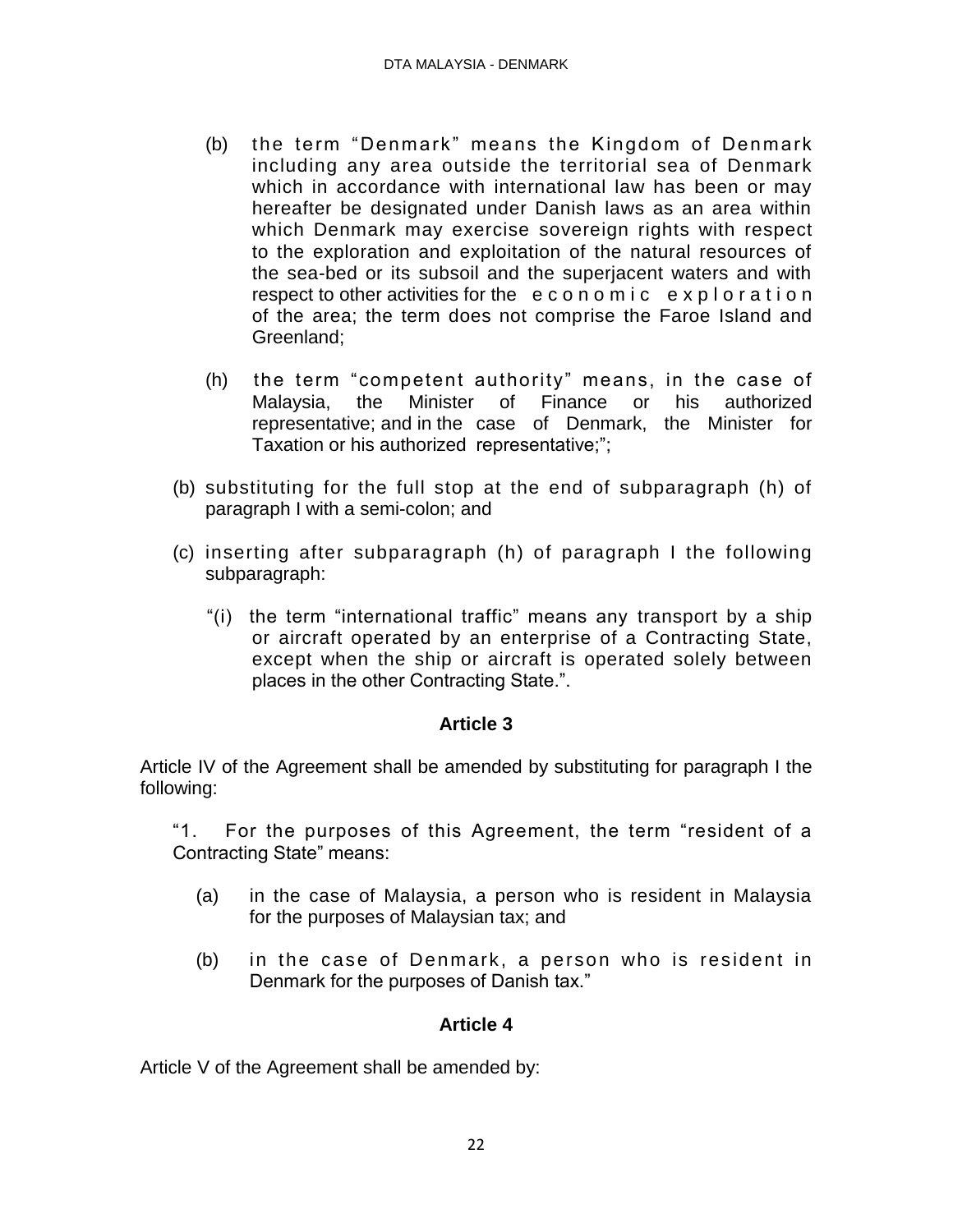- (a) substituting for subparagraph (f) of paragraph 2 the following:
	- "(f) a mine, an oil or gas well, a quarry or any other place of extraction of natural resources;";
- (b) substituting for the full stop at the end of subparagraph (i) of paragraph 2 with the words, "; and ";
- (c) inserting after subparagraph (i) of paragraph 2 a new sub paragraph (j) as follows:
	- "(j) a warehouse."; and
- (d) inserting the words "in any twelve months period" between the words "more than six months" and the words "in connection with" in sub-paragraph (a) of paragraph 4.

#### **Article 5**

Article IX of the Agreement shall be amended by substituting for that Article the following new Article:

### **"Article IX**

1. Profits derived by an enterprise of a Contracting State from the operation of ships or aircraft in international traffic shall be taxable only in that State.

2. Paragraph I shall also apply to the share of profits from the operation of ships or aircraft derived by a resident of a Contracting State though participation in a pool, a joint business or an international operating agency.

## **Article 6**

Article XI of the Agreement shall be amended by:

- (a) deleting paragraph 2;
- (b) substituting for the words, "The provisions of paragraph 1 and 2" in paragraph 4 with the words, "The provision of paragraph 1",; and
- (c) renumbering paragraphs 3 and 4 as paragraphs 2 and 3 respectively.

## **Article 7**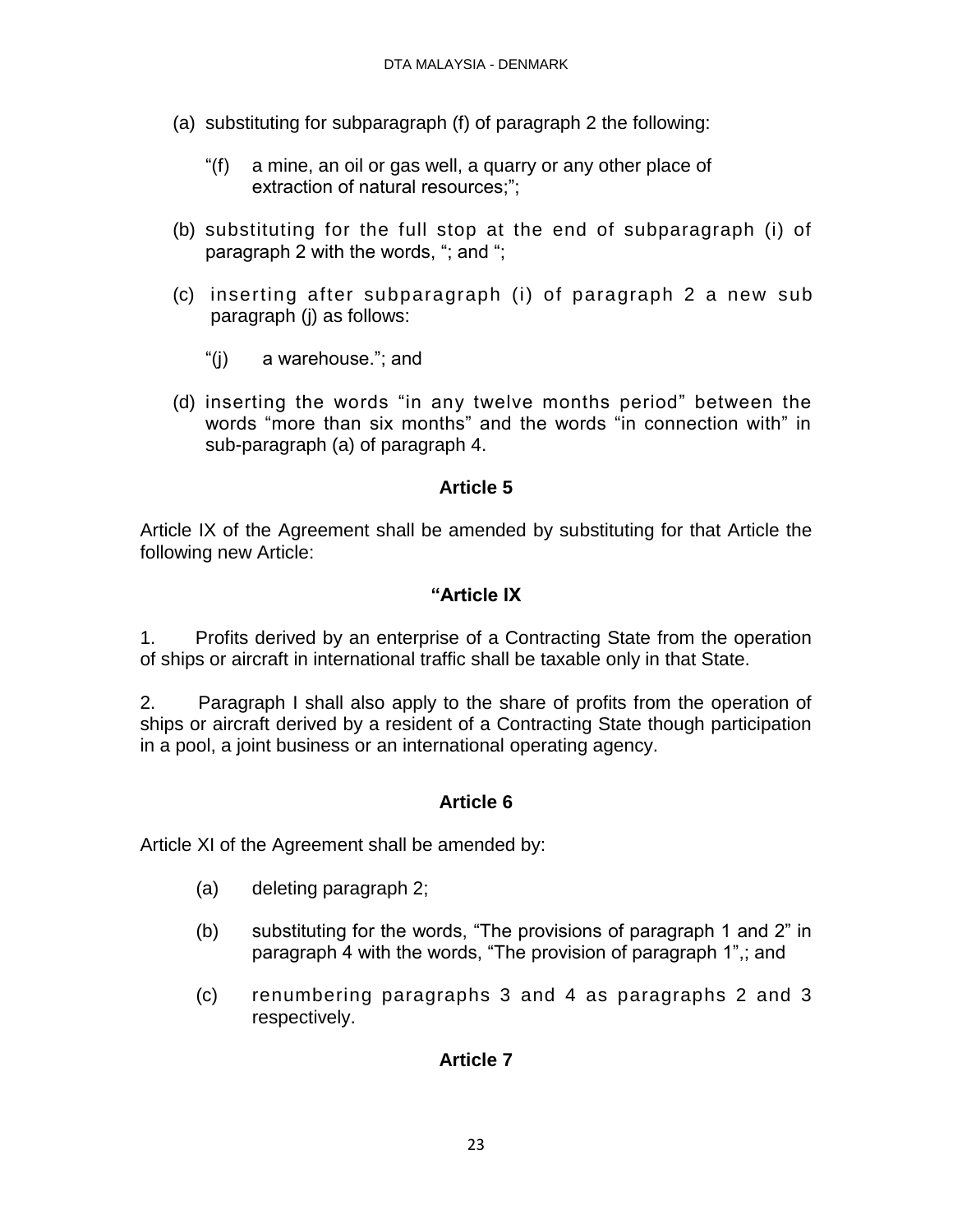Article XII of the Agreement shall be amended by substituting for that Article the following new Article:

"1. Royalties arising in a Contracting State and paid to a resident of the other Contracting State may be taxed in that other State. However, such royalties may also be taxed the Contracting State in which they arise, and according to the laws of that State, but if the recipient is the beneficial owner of the royalties, the tax so charged shall not exceed 10 per cent of the gross amount of the royalties.

2. The term "royalties" as used in this Article means payments of any kind received as a consideration for:

- (a) the use of, or the rights to use, any patent, trade mark, design or model, plan, secret formula or process, any copyright or literary, artistic or scientific work, including cinematographic films and films or tapes for television or radio broadcasting;
- (b) the use of, or the right to use, industrial, commercial or scientific equipment;
- (c) the supply of scientific, technical, industrial or commercial knowledge or information;
- (d) the rendering of any services or assistance of a technical, managerial or consultancy nature.

3. The provision of paragraph 1 of this Article shall not apply if the recipient of the royalties, being a resident of one of the Contracting States, has in the other Contracting State from which the royalties are derived a permanent establishment with which the rights or property giving rise to the royalties is effectively connected. In such case, the provisions of Article VII shall apply.

4. Where owing to a special relationship between the payer and the recipient or both of them and some other person, the amount of the royalties paid, having regard to the use, right, property or information, for which they are paid, exceeds the amount which would have been agreed upon by the payer and the recipient in the absence of such relationship, the provisions of this Article shall apply only to the last-mentioned amount. In that case, the excess part of the payments shall remain taxable according to the laws of each Contracting State, due regard being had to the other provisions of this Agreement.

5. Royalties shall be deemed to be derived from a Contracting State if the payer is the Government, a State Government, a political subdivision, a local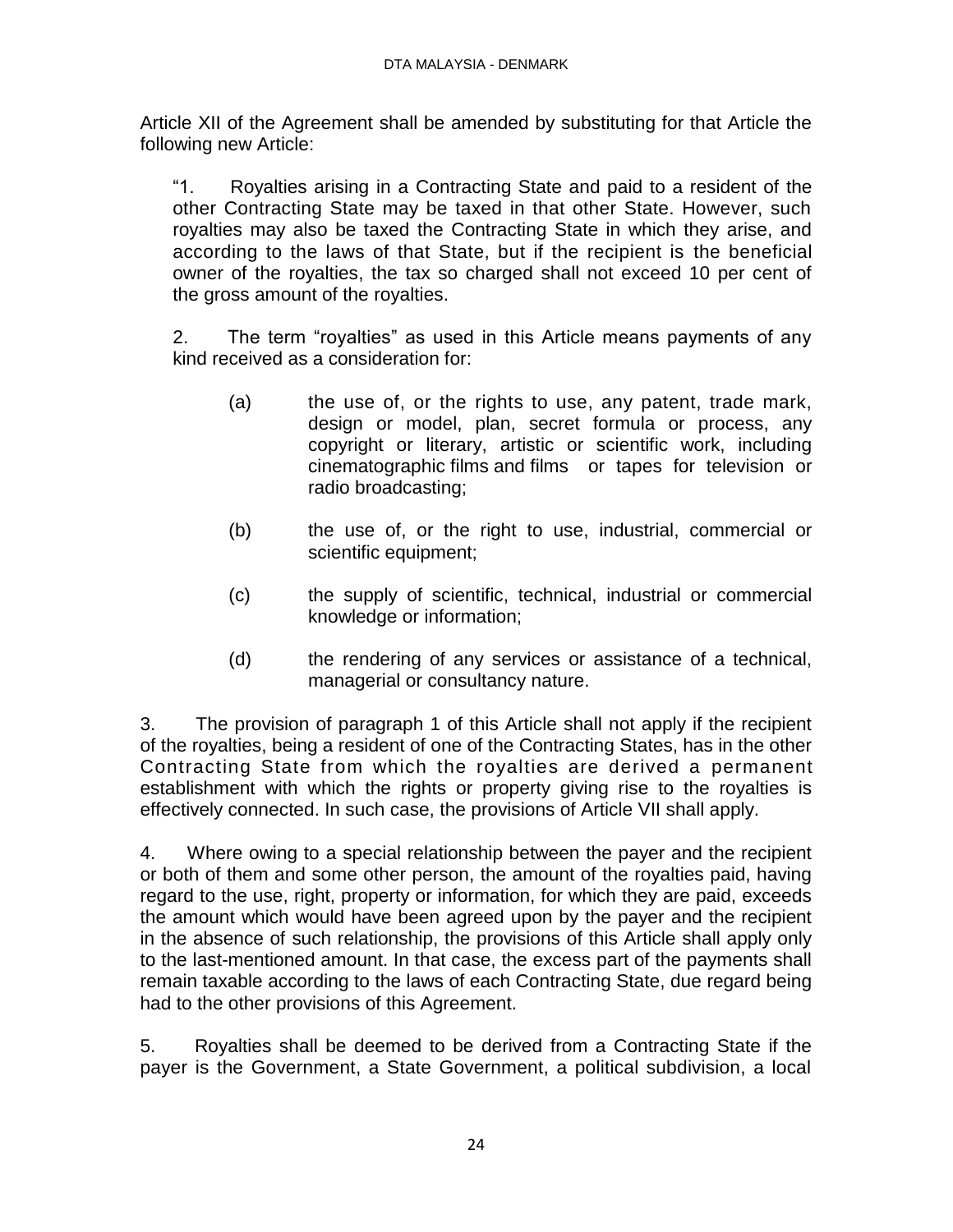authority or a resident of that Contracting State. Where, however, the person paying the royalties, whether he is a resident of a Contracting State or not, has in one of the Contracting States a permanent establishment by which the royalties are paid, then such royalties shall be deemed to be derived from the Contracting State in which the permanent establishment is situated.

### **Article 8**

Article XV of the Agreement shall be amended by substituting for paragraph 1 the following:

"1. The provisions of paragraph 2 of Article XIV shall not apply to the income derived from one of the Contracting States from an employment exercised by a public entertainer (such as stage, motion picture, radio or television artiste, musician or sportsman) being a resident of the other Contracting State whose visit to that first-mentioned Contracting State is not directly or indirectly supported, wholly or substantially, form public funds of the Government of that other Contracting State.

## **Article 9**

Article XXI of the Agreement shall be amended by substituting for that Article the following new Article:

## **"Article XXI**

1. The laws of each Contracting States shall continue to govern the taxation of income in that State except where express provision to the contrary is made in this Agreement. Where income is subject to tax in both Contracting States, relief from double taxation shall be given in accordance with the following paragraphs of this Article.

2. Subject to the laws of Malaysia regarding the allowance as a credit against Malaysian tax of tax payable in any country other than Malaysia. Danish tax payable under the laws of Denmark and in accordance with this Agreement by a resident of Malaysia in respect of income derived from Denmark shall be allowed as a credit against Malaysian tax payable in respect of that income. Where such income is a dividend paid by a company which is a resident of Denmark to a company which is a resident of Malaysia but which owns not less than 15 per cent of the voting shares of the company paying the dividend, the credit shall take into account Danish tax payable by that company in respect of its income out of which the dividend is paid. The credit shall not, however, exceed the part of the Malaysian tax as computed before the credit is given, which is appropriate to such item of income.

3. In the case of Denmark, the following provisions shall apply: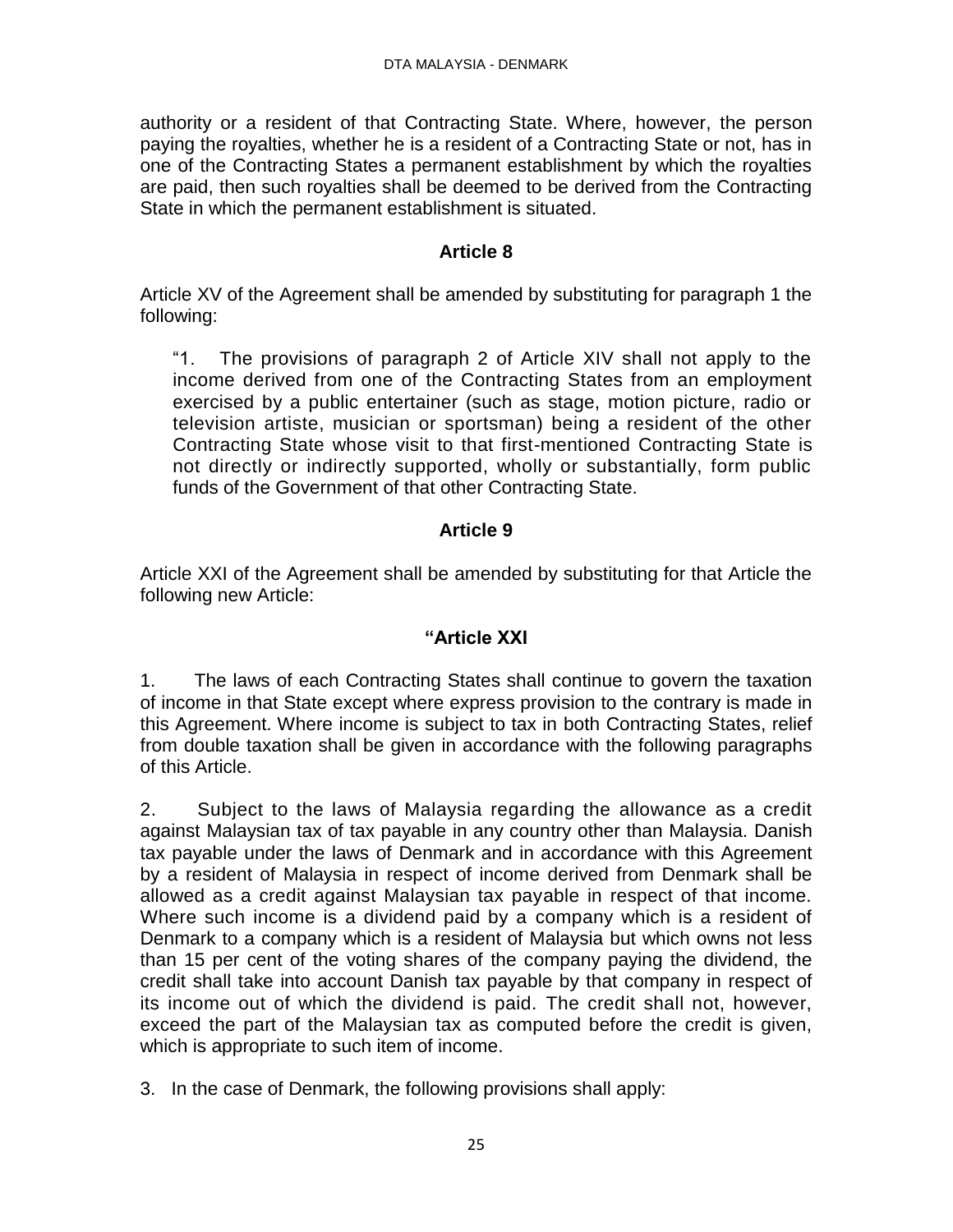- (a) double taxation shall be avoided as follows:
	- (i) subject to the provisions of sub subparagraph  $3(a)(iii)$ , where a resident of Denmark derives income which, in accordance with the provisions of this Agreement, may be taxed in Malaysia, Denmark shall allow as a deduction from the tax of the income of that resident, an amount equal to the income tax paid in Malaysia;
	- (ii) such deduction shall not, however, exceed that part of the income tax, as computed before the deduction is given, which is attributable to the income which may be taxed in Malaysia;
	- (iii) where a resident of Denmark derives income which, in accordance with the provisions of this Agreement shall be taxable only in Malaysia, Denmark may include this income in the tax base, but shall allow as a deduction from the income tax that part of the income tax, which is attributable to the income derived from Malaysia;
- (b) for the purposes of sub subparagraph  $3(a)(i)$  "income tax paid in Malaysia" shall be deemed to include Malaysian tax which would, under the laws of Malaysia and in accordance with this Agreement, have been payable on any income derived form sources in Malaysia had the income not been taxed at a reduced rate or exempted from Malaysian tax in accordance with the special incentives under the Promotion of Investment Act 1986 for the promotion of economic development of Malaysia or any other provisions which may subsequently be introduced in Malaysia in modification of, or in addition to, those laws so far as they are agreed by the competent authorities of the Contracting States to be of a substantially similar character;
- (c) where dividends are paid by a company which is a resident of Malaysia to a company which is a resident of Denmark, then such dividends shall be exempt from tax in Denmark. This provision shall apply only to that part of the dividends which corresponds to that part of the profits of the first-mentioned company out of which the dividends are paid, and which has been taxed at a reduced rate or exempted from Malaysia tax in accordance with the special incentives under the Promotion of Investments Act 1986 for the promotion of economic development of Malaysia or any other provisions which may subsequently be introduced in Malaysia in modification of, or in addition to, those laws so far as they are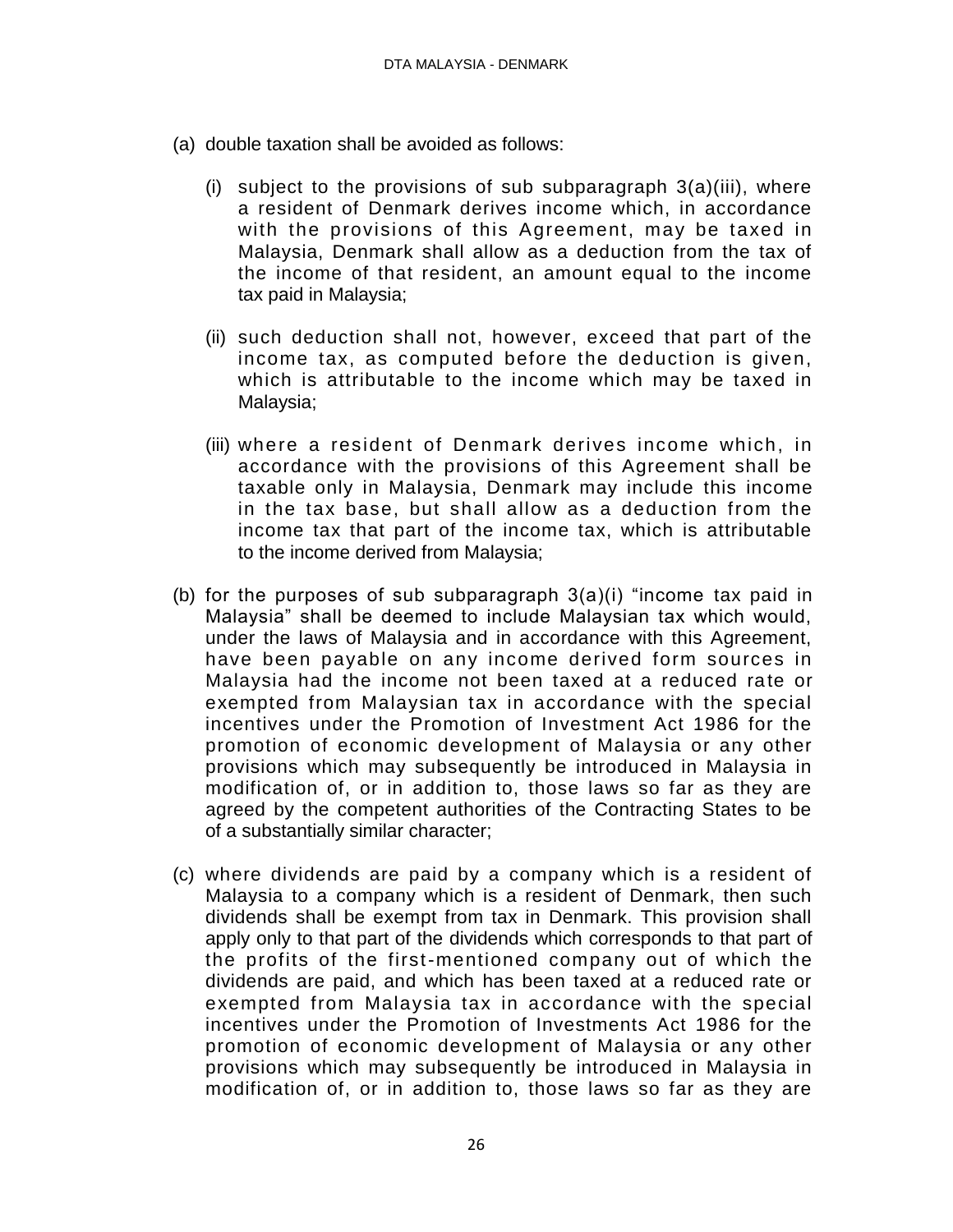agreed by the competent authorities of the Contracting States to be of a substantially similar character;

- (d) the provisions of subparagraphs (b) and (c) shall apply for the first ten years for which the Protocol is effective. The competent authorities shall consult each other in order to determine whether this period shall be extended. Any such extension shall take effect from such date and subject to such modifications and conditions, including conditions as to termination, as may be specified and agreed between the Contracting States in notes to be exchanged through diplomatic channels or in any other manner in accordance with their constitutional procedures;
- (e) where dividends are paid by a company which is a resident of Malaysia to a company which is a resident of Denmark and which owns directly or indirectly not less than 25 per cent of the share capital of the first-mentioned company, and such dividends are not exempt from tax in accordance with the provision of subparagraph 3(c), the credit for the purposes of sub-subparagraph 3(a)(i) shall take into account the tax paid in Malaysia by the first-mentioned company in respect of the profits out of which the dividends are paid.".

## **Article 10**

The following new Article shall be inserted immediately after Article XXI of the Agreement:

## **"Article XXIA**

Where under any provision of this Agreement, income or gain is wholly or partly relieved from tax in a Contracting State and under the laws in force in the other Contracting State, a resident, in respect of the said income or gain, is subject to tax by reference to the amount thereof which is remitted to or received in that other State, and not by reference to the full amount thereof, then the relief to be allowed under this Agreement in the first-mentioned State shall apply only to so much of the income or gain as is remitted to or received in that other State.".

## **Article 11**

1. Each of the contracting States shall notify to the other the completion of the procedures required by its law for the bringing into force of this Protocol which shall form an integral part of the Agreement. This Protocol shall enter into force on the date of the later of these notifications and, subject to the provision of paragraph 2 of this Article, shall thereupon have effect: